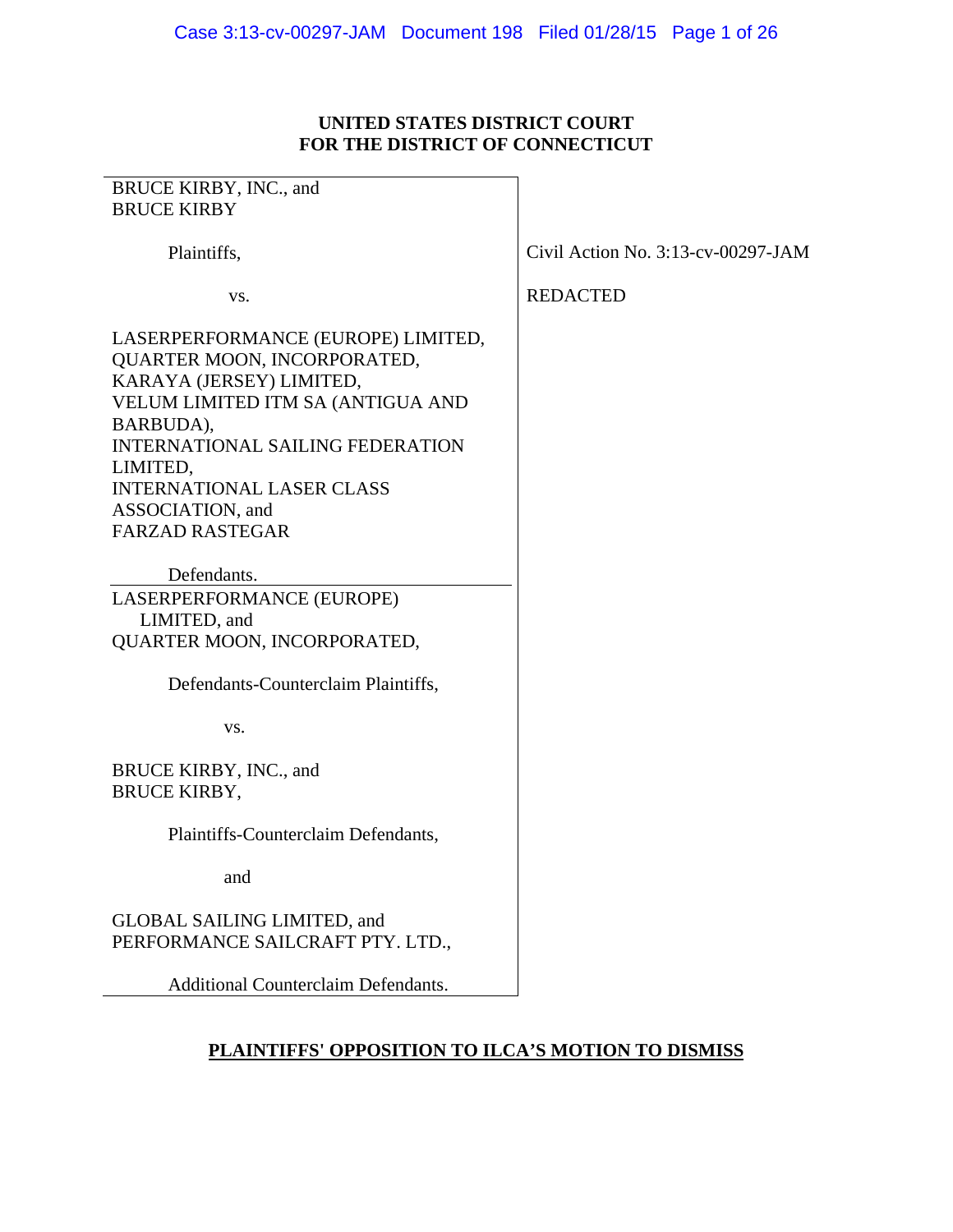# **TABLE OF CONTENT**S

| I.   |           |    |                                                                                                 |  |
|------|-----------|----|-------------------------------------------------------------------------------------------------|--|
| II.  |           |    |                                                                                                 |  |
| III. |           |    | THE COURT SHOULD DENY ILCA'S MOTION TO DISMISS<br>BECAUSE ILCA FORFEITED ITS RIGHT TO CHALLENGE |  |
| IV.  |           |    |                                                                                                 |  |
|      | А.        |    |                                                                                                 |  |
|      | <b>B.</b> |    | Connecticut's Long Arm Statute Confers Jurisdiction Over ILCA7                                  |  |
|      |           | 1. |                                                                                                 |  |
|      |           | 2. | ILCA Has Committed Tortious Acts in Connecticut12                                               |  |
|      |           | 3. | Jurisdiction Over ILCA Does Not Violate Due Process14                                           |  |
| V.   |           |    | KIRBY HAS ASSERTED CLAIMS AGAINST ILCA UPON                                                     |  |
|      | A.        |    |                                                                                                 |  |
|      | <b>B.</b> |    | The Court Should Sustain Claims I-IV, VII Against ILCA15                                        |  |
|      |           | 1. | Claims I and II State Claims for Trademark Counterfeiting                                       |  |
|      |           | 2. |                                                                                                 |  |
|      |           | 3. | Claim IV States a Misappropriation of Rights of                                                 |  |
|      |           | 4. | Claim VII States a Tortious Interference Claim Against ILCA 18                                  |  |
| VI.  |           |    | KIRBY'S CLAIMS SHOULD NOT BE DISMISSED WITH PREJUDICE 19                                        |  |
| VII. |           |    |                                                                                                 |  |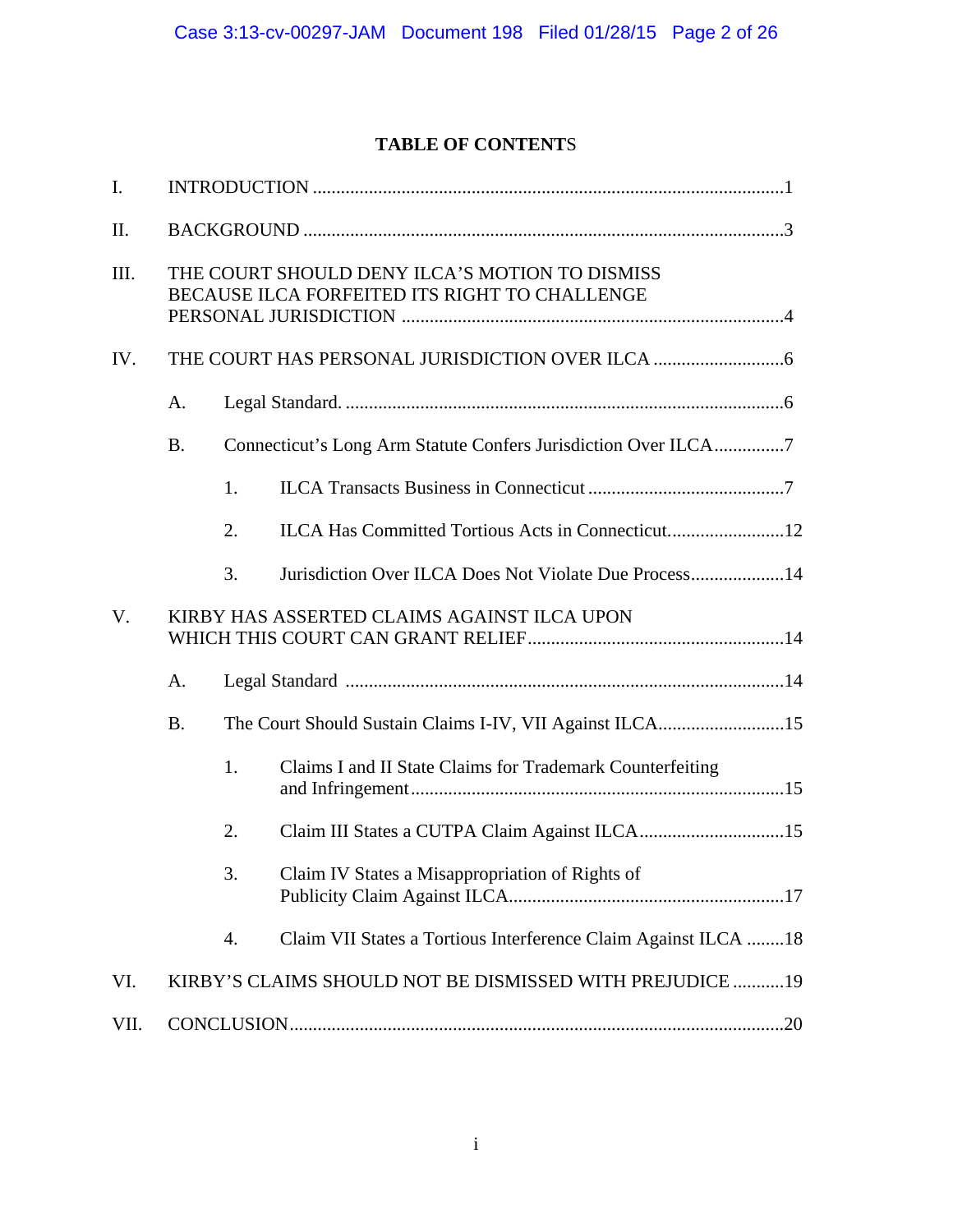# **TABLE OF AUTHORITIES**

# **Cases**

| AEP Energy Services Gas Holding Co. v. Bank of Am. |  |
|----------------------------------------------------|--|
| Amerbelle Corp. v. Hommel                          |  |
| Asahi Metal Indus. Co. v. Sup. Ct. of Cal.         |  |
| Bell Atlantic Corp. v. Twombly                     |  |
| Blake v. Levy                                      |  |
| Brass v. American Film Technologies, Inc.          |  |
| City of New York v. Mickalis Pawn Shop, LLC        |  |
| Conn. Cmty. Bank v. Bank of Greenwich              |  |
| Cont'l Bank, N.A. v. Meyer                         |  |
| Dial Corp. v. Manghnani Investment Corp.           |  |
| Distefano v. Carozzi N. Am., Inc.                  |  |
| Ensign-Bickford Co. v. ICI Explosives USA Inc.     |  |
| Foman v. Davis                                     |  |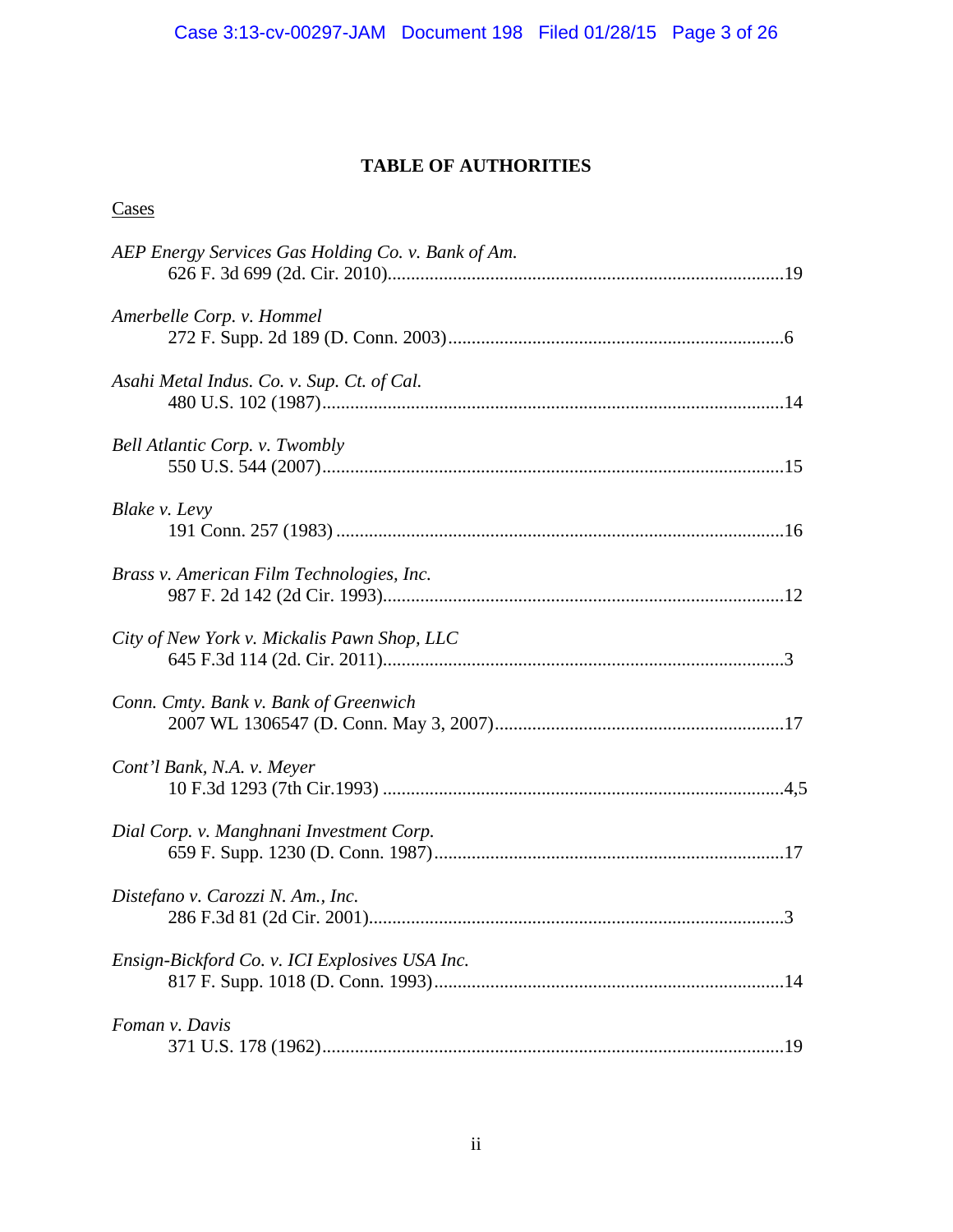| Forschner Group, Inc. v. New Trends, Vrolixs J.-C.,<br>No. B-89-531(JAC), 1994 WL 708129 (D. Conn. August 10, 1994) 12 |
|------------------------------------------------------------------------------------------------------------------------|
| Gurary v. Winehouse                                                                                                    |
| Hamilton v. Atlas Turner, Inc.<br>197 F.3d 58 (2d Cir.1999), cert. denied, 530 U.S. 1244 (2000)4,5                     |
| Helicopteros Nacionales de Colombia, S.A. v. Hall                                                                      |
| Indiaweekly.com, LLC. v. Netaflix.com<br>No. 3:07-cv-194 (VLB), 2008 WL 687268 (D. Conn. Mar. 10, 2008)11              |
| Int'l Shoe Co. v. Washington                                                                                           |
| <i>Inset Sys., Inc. v. Instruction Set Inc.</i>                                                                        |
| Ins. Corp. of Ireland v. Compagnie des Bauxites de Guinee                                                              |
| Lis v. Delvecchio<br>No. 3:11CV1507(AWT), 2012 WL 3309384 (D. Conn. Aug.13, 2012)11                                    |
| Marine Midland Bank, N.A., v. Miller                                                                                   |
| Marlin Firearms Co. v. Wild West Guns, LLC                                                                             |
| Mashantucket Pequot Tribe v. Redican                                                                                   |
| Mattel, Inc. v. Barbie-Club.com                                                                                        |
| Metro. Life Ins. Co. v. Robertson-Ceco Corp.                                                                           |
| Nabisco Brands, Inc. v. Kaye                                                                                           |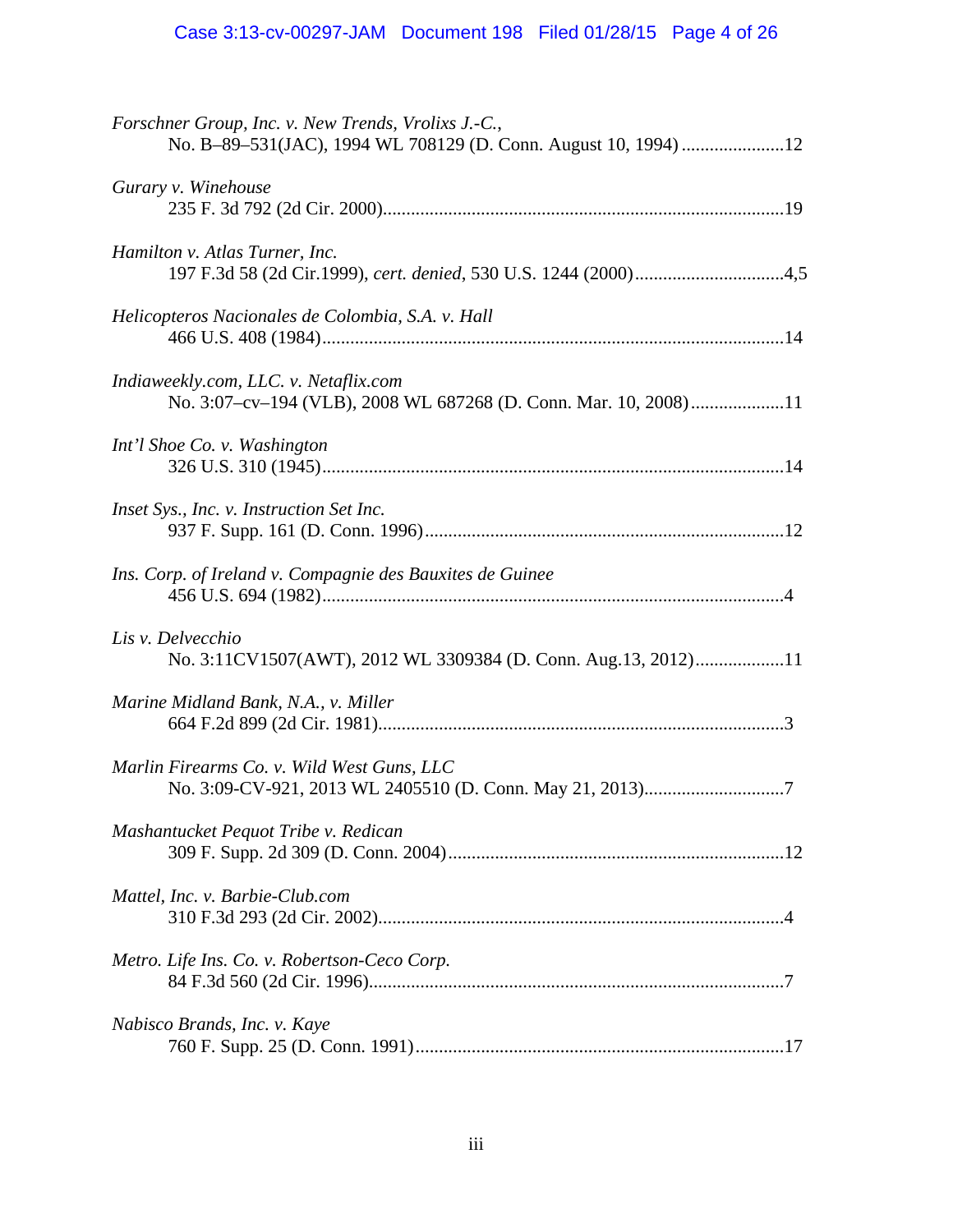| National Football League v. Miller                                                                      |  |
|---------------------------------------------------------------------------------------------------------|--|
| New York v. Green                                                                                       |  |
| Operating Local 649 Annuity Trust Fund v. Smith Barney Fund Management LLC                              |  |
| Pangburn v. Culbertson                                                                                  |  |
| Peterson v. Highland Music, Inc.<br>140 F.3d 1313 (9th Cir. 1998), cert. denied, 525 U.S. 983 (1998)4,5 |  |
| Rice v. Nova Biomed. Corp.,                                                                             |  |
| Robinson v. Overseas Military Sales Corp.                                                               |  |
| Sportsmen's Boating Corporation v. Hensley                                                              |  |
| Suisman, Shapiro, Wool, Brennan, Gray, & Greenberg, P.C. v. Suisman                                     |  |
| Timex Corp. v. Stoller                                                                                  |  |
| Tucker v. American Intern. Group, Inc.                                                                  |  |
| Whelen Engineering v. Tomar Electronics                                                                 |  |
| Whitaker v. American Telecasting, Inc.                                                                  |  |
| Williams v. Citigroup Inc.                                                                              |  |
| Yeldell v. Tutt                                                                                         |  |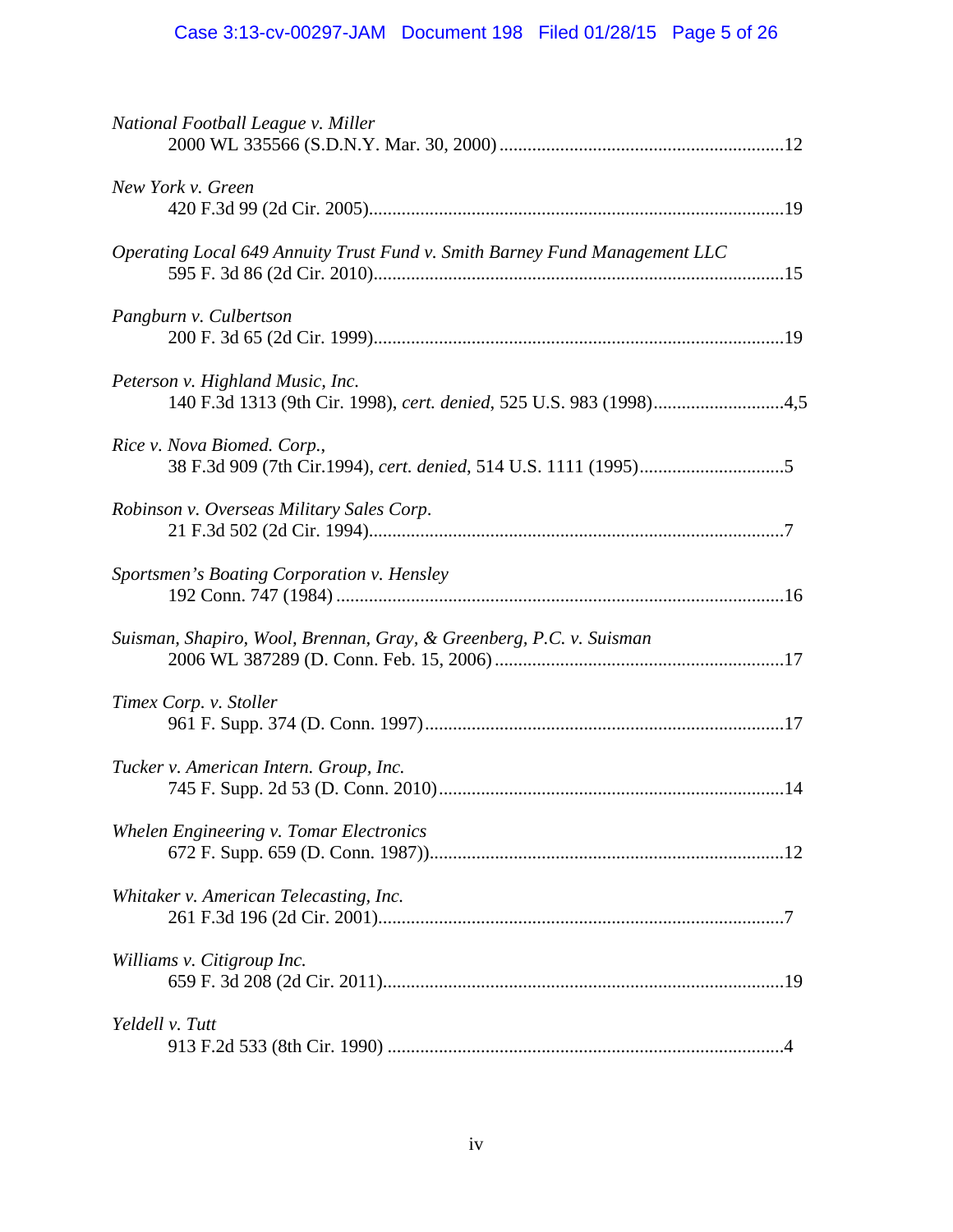# **Statutes & Rules**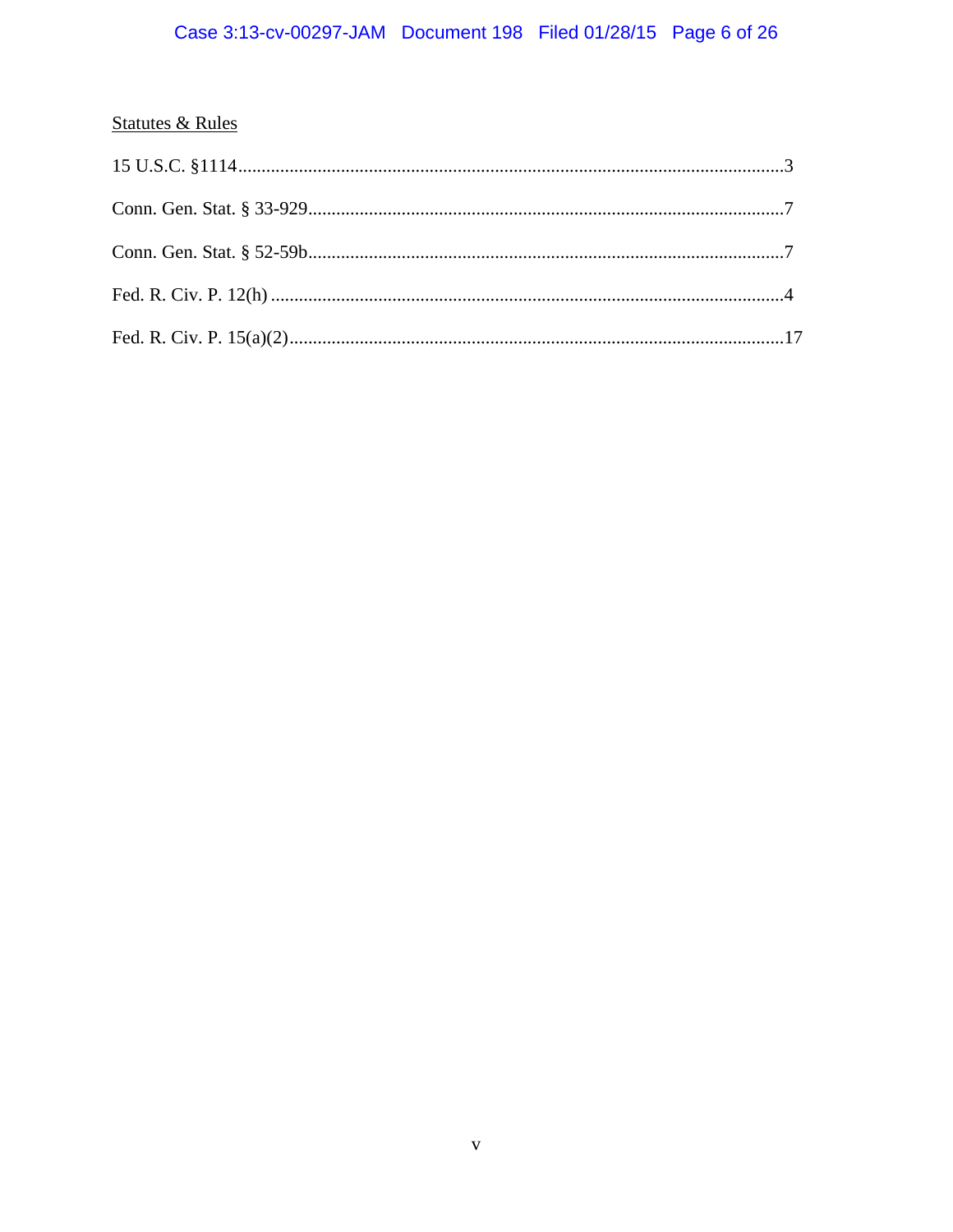## Case 3:13-cv-00297-JAM Document 198 Filed 01/28/15 Page 7 of 26

Plaintiffs Bruce Kirby and Bruce Kirby, Inc. (individually and collectively "Plaintiff" or "Kirby") submit this Opposition to Defendant International Laser Class Association's ("ILCA" or "Defendant") Motion to Dismiss. Dkt. 174.

#### **I. INTRODUCTION.**

 ILCA forfeited its rights to challenge personal jurisdiction by failing to pursue its defense since it filed its answer in July of 2013. ILCA could have asserted its defense at any time during the past two years, but failed to do so, manifesting its intent to submit to the court's jurisdiction. In fact, ILCA represented to Plaintiff on at least five separate occasions that it did not anticipate filing a motion challenging personal jurisdiction. ILCA sat on the sideline while Plaintiff engaged in substantial and lengthy motion practice with defendants Velum, Karaya, and ISAF concerning personal jurisdiction. In March of 2014, after the Court dismissed those parties, ILCA failed to raise its objection, and, instead, continued to actively participate in the case. Counsel for ILCA has attended five depositions. ILCA also attended the two-day in-person mediation in June of 2014, and provided substantive answers to discovery requests. As a result of this course of conduct, ILCA has forfeited its right to challenge personal jurisdiction at this late date.

 To the extent the Court finds that ILCA did not forfeit its defense, personal jurisdiction exists based on ILCA's many purposeful and substantial acts directed toward and occurring in Connecticut. ILCA has infringed Kirby's rights by selling unauthorized and infringing plaques to LaserPerformance. ILCA's correspondence regarding such unauthorized sales in the U.S. is with LaserPerformance's headquarters in Norwalk, Connecticut, as confirmed by ILCA's document production. LaserPerformance sends requests to purchase plaques to ILCA through emails having following standard signature: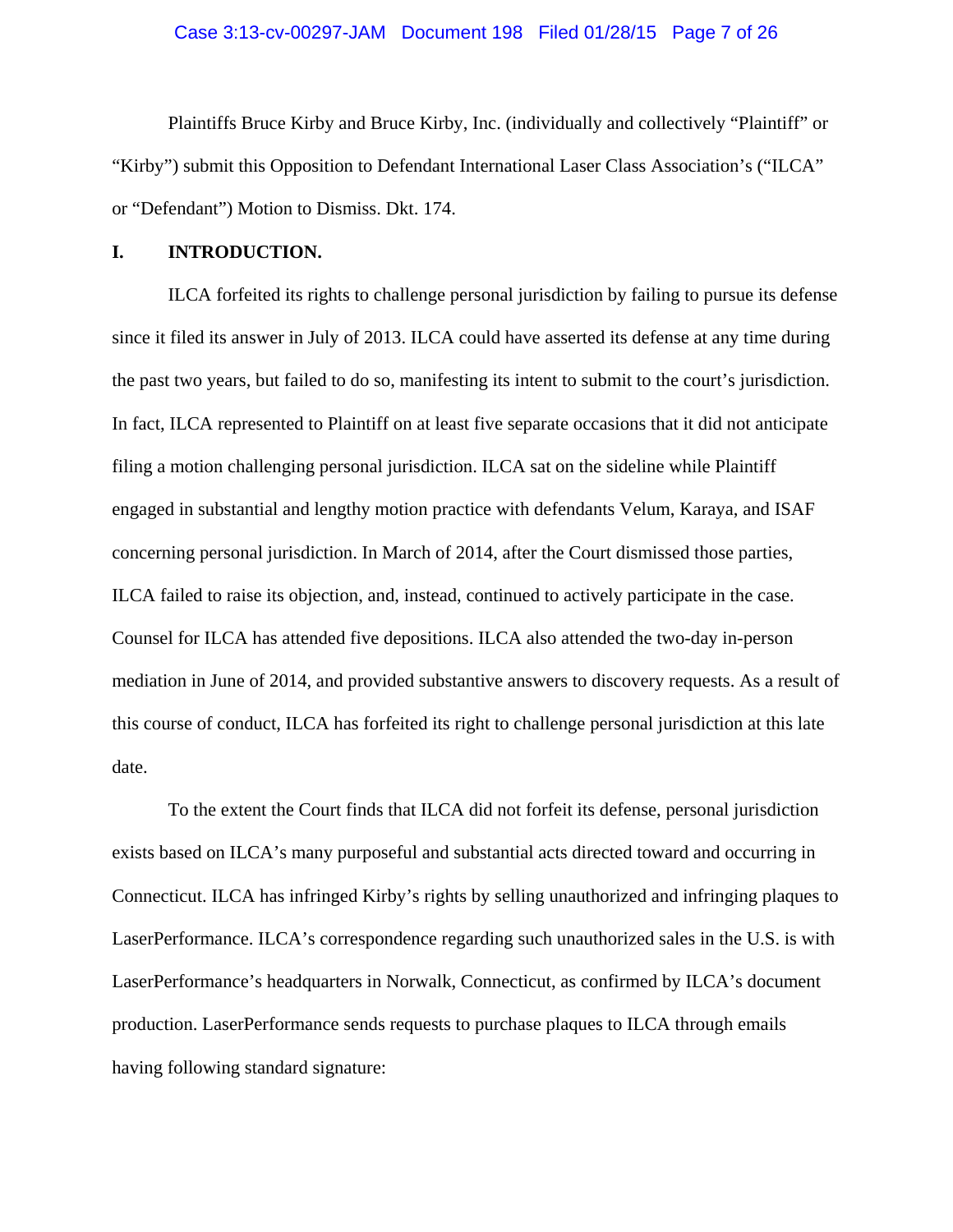**LaserPerformance Group**  25 Van Zant Street Norwalk, CT 06855

 ILCA decides whether to accept the purchase order sent from the Connecticut address, and sends subsequent correspondence regarding the order to the Connecticut office. LaserPerformance's Connecticut office instructs a transfer of payment to ILCA's bank in England. As a result of this purposeful and specific conduct directed toward and in Connecticut, ILCA has availed itself of the privilege of conducting business in this state and is therefore subject to personal jurisdiction in our courts.

 The Court additionally has personal jurisdiction over ILCA because the plaques sold by ILCA are affixed to boats that ILCA knows are sold in Connecticut. The ILCA plaque confirms that a boat is manufactured in accordance the Kirby sailboat<sup>1</sup> design through a compliance program promulgated and administered by ILCA. ILCA's endorsement of the boat adds substantial commercial value and allows LaserPerformance to charge a premium over unendorsed boats because ILCA's endorsement is a prerequisite for participation in class events. ILCA regularly inspects the factory, tooling, and manufactured boats to ensure they meet its strictly defined standards. ILCA regularly organizes sailing events in Connecticut and attends these events to ensure that boats participating in the events are in accordance with defined standards. Defending a lawsuit in Connecticut should come as no surprise to ILCA given its active role in endorsing and regulating Kirby sailboats sold and raced in Connecticut.

 Plaintiff's complaint also alleges that ILCA tortiously interfered with Kirby's contracts with the builders based on ILCA's activity in Connecticut and its activity purposely directed toward Connecticut. In October of 2010, ILCA principles traveled to Connecticut at

 $\overline{a}$ 

 $<sup>1</sup>$  In accordance with the terms and language of the contracts asserted in this case, Plaintiff uses</sup> the term "Kirby sailboat." Defendants use the term Laser.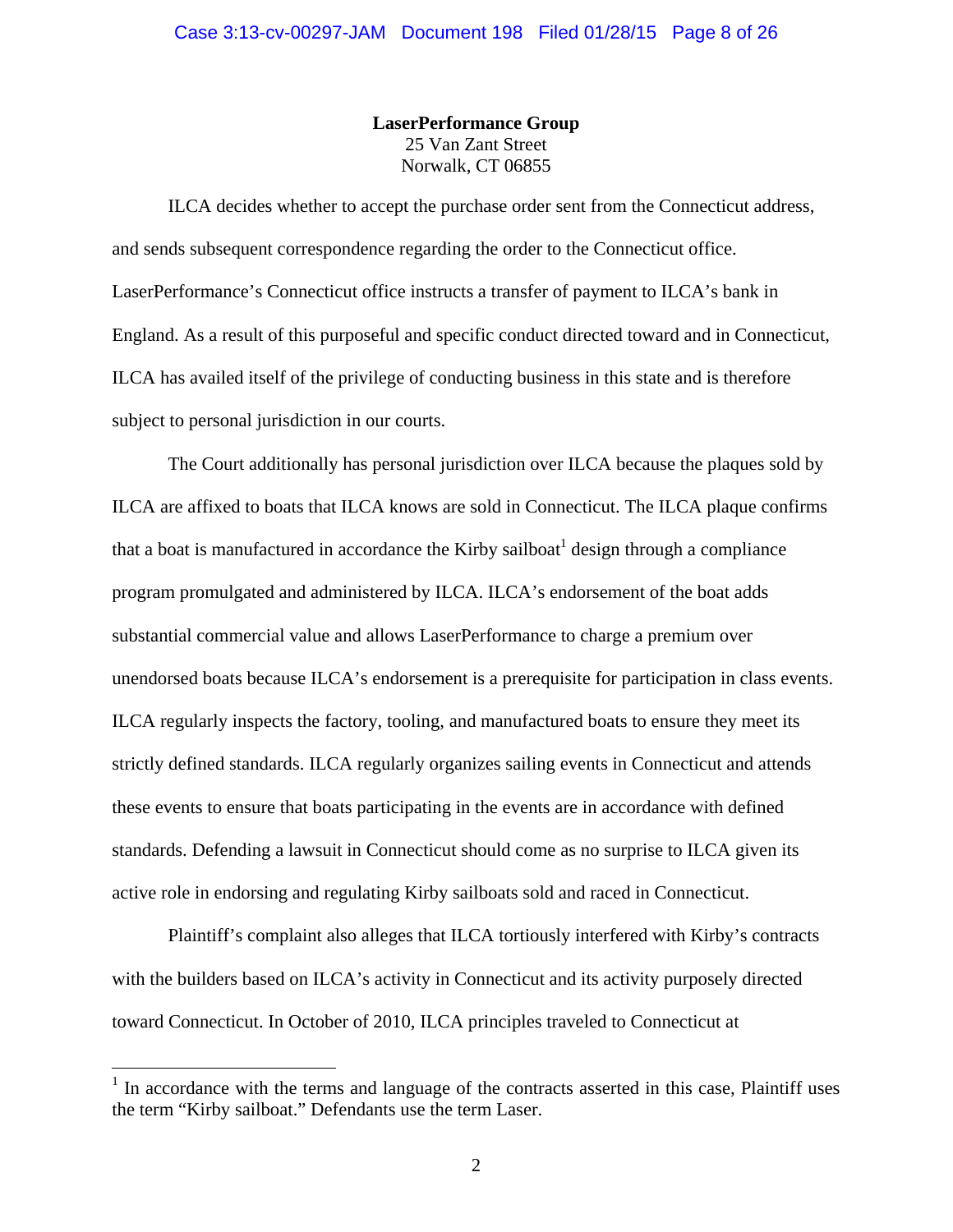#### Case 3:13-cv-00297-JAM Document 198 Filed 01/28/15 Page 9 of 26

LaserPerformance's expense for a two-day meeting at LaserPerformance headquarters in Norwalk, Connecticut. At that meeting, ILCA and LaserPerformance agreed on a plan to eliminate Bruce Kirby from the Kirby sailboat business and to render his builder agreements worthless. The direct result of this scheme hatched at the Norwalk meeting enabled LaserPerformance to continue building plaqued boats without authorization of Bruce Kirby.

 The Court should likewise deny ILCA's motion to dismiss for failure to state a claim because Kirby has asserted actionable claims against ILCA for trademark infringement, unfair competition, misappropriation of rights of publicity, and tortious interference with contractual relations. ILCA improperly attempts to transform Kirby's pleading burden to a substantive determination of the claims. In the determination of both 12(b)(2) and 12(b)(6) motions, the court construes the pleadings and affidavits in the light most favorable Kirby and resolves all doubts in Kirby's favor. Accordingly, the Court should deny ILCA's motion to dismiss, and defer substantive determination of claims to ILCA's motion for summary judgment.<sup>2</sup>

#### **II. BACKGROUND.**

1

 Kirby seeks to hold ILCA liable for: (1) trademark counterfeiting, arising under the Lanham Act, 15 U.S.C. §1114; (2) trademark infringement, unfair competition, and false designation of origin arising under the Lanham Act, 15 U.S.C. §1114; (3) unfair trade practices under the Connecticut Unfair Trade Practices Act ("CUTPA"); (4) misappropriation of Bruce Kirby's publicity rights; and (5) inducement to default the 1983 and 1989 Builder Agreements. Kirby's claims against ILCA and the facts supporting these claims are set forth in detail in Kirby's First Amended Complaint. *See* Dkt. 23. Kirby will submit a comprehensive statement of

<sup>2</sup> At a minimum, Kirby requests that the Court concurrently consider Kirby's opposition to ILCA's Motion to Dismiss and Kirby's forthcoming opposition to ILCA's Motion for Summary Judgment.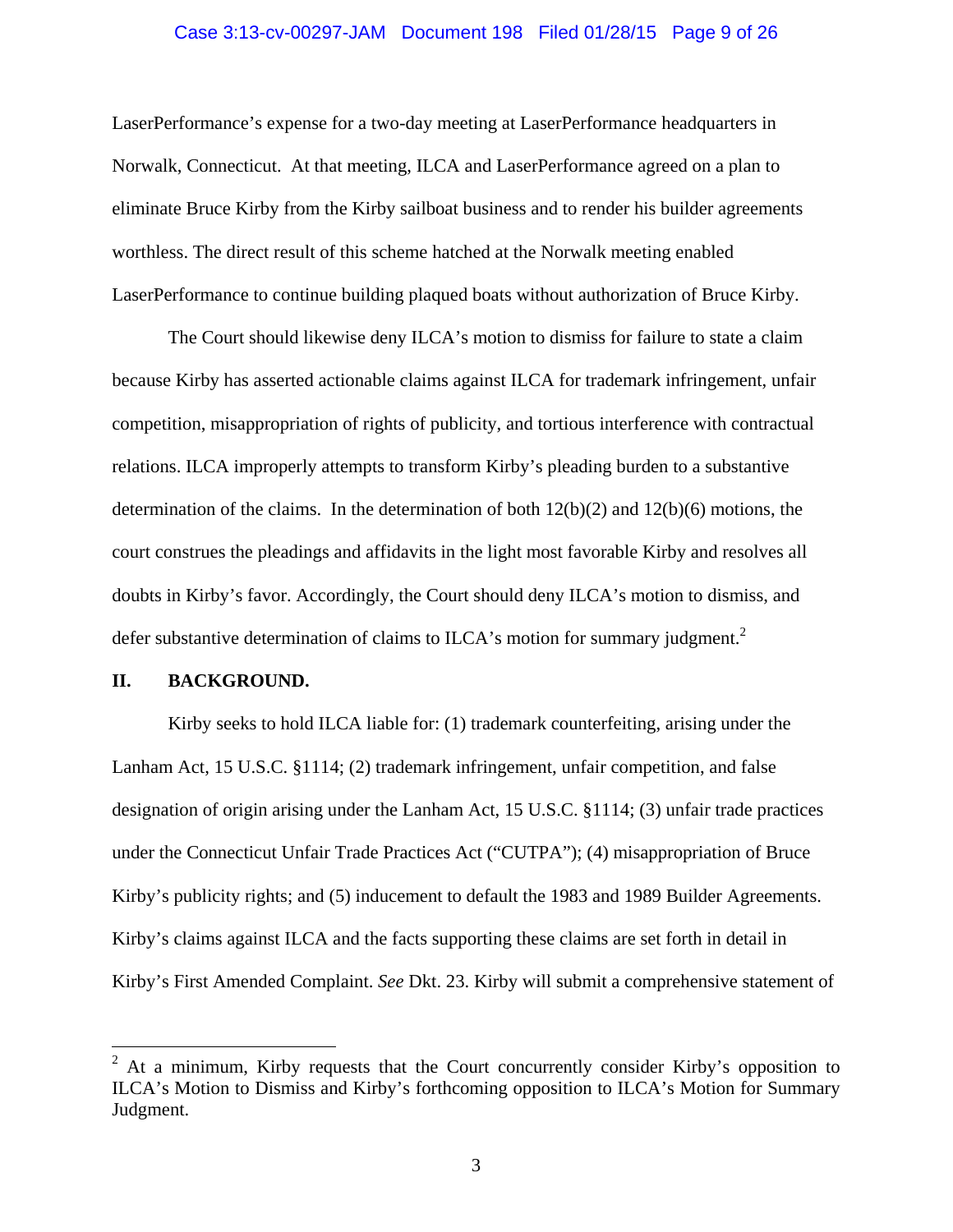acts in support of its forthcoming opposition to ILCA's motion for summary judgment. That statement of facts is incorporated for reference. Specific facts relevant to personal jurisdiction are additionally cited below.

## **III. THE COURT SHOULD DENY ILCA'S MOTION TO DISMISS BECAUSE ILCA FORFEITED ITS RIGHT TO CHALLENGE PERSONAL JURISDICTION.**

 ILCA forfeited its rights to challenge personal jurisdiction because it failed to do anything to pursue the defense since filing its Answer in July of 2013. *See* Dkt. 51 at 18. A defendant that asserts a personal jurisdictional defense in its answer, but fails to actively litigate that defense until after the close of discovery, forfeits its defense. *Hamilton v. Atlas Turner, Inc.*, 197 F.3d 58, 60-62 (2d Cir.1999), *cert. denied*, 530 U.S. 1244 (2000); *accord Cont'l Bank, N.A. v. Meyer*, 10 F.3d 1293, 1297 (7th Cir.1993); *Yeldell v. Tutt*, 913 F.2d 533, 538-39 (8th Cir. 1990).

 Personal jurisdiction, unlike subject-matter jurisdiction, can be forfeited. *City of New York v. Mickalis Pawn Shop, LLC*, 645 F.3d 114, 133 (2d. Cir. 2011) (citing *Ins. Corp. of Ireland v. Compagnie des Bauxites de Guinee*, 456 U.S. 694, 703 (1982)). In determining whether forfeiture of objections to personal jurisdiction has occurred, a court considers all relevant circumstances. *Mattel, Inc. v. Barbie-Club.com*, 310 F.3d 293, 307 (2d Cir. 2002) (quoting *Hamilton*, 197 F.3d at 61). It is well established that a party waives its defense of lack of personal jurisdiction by failing to timely raise the defense in its initial responsive pleading. *See*  Fed. R. Civ. P. 12(h). But there are "various [additional] reasons a defendant may be estopped from raising the issue." *Ins. Corp. of Ireland*, 456 U.S. at 704. A court will obtain, through implied consent, personal jurisdiction over a defendant if "[t]he actions of the defendant [during the litigation] . . . amount to a legal submission to the jurisdiction of the court, whether voluntary or not." *Id.* at 704-05; *see also Peterson v. Highland Music, Inc.*, 140 F.3d 1313, 1318 (9th Cir.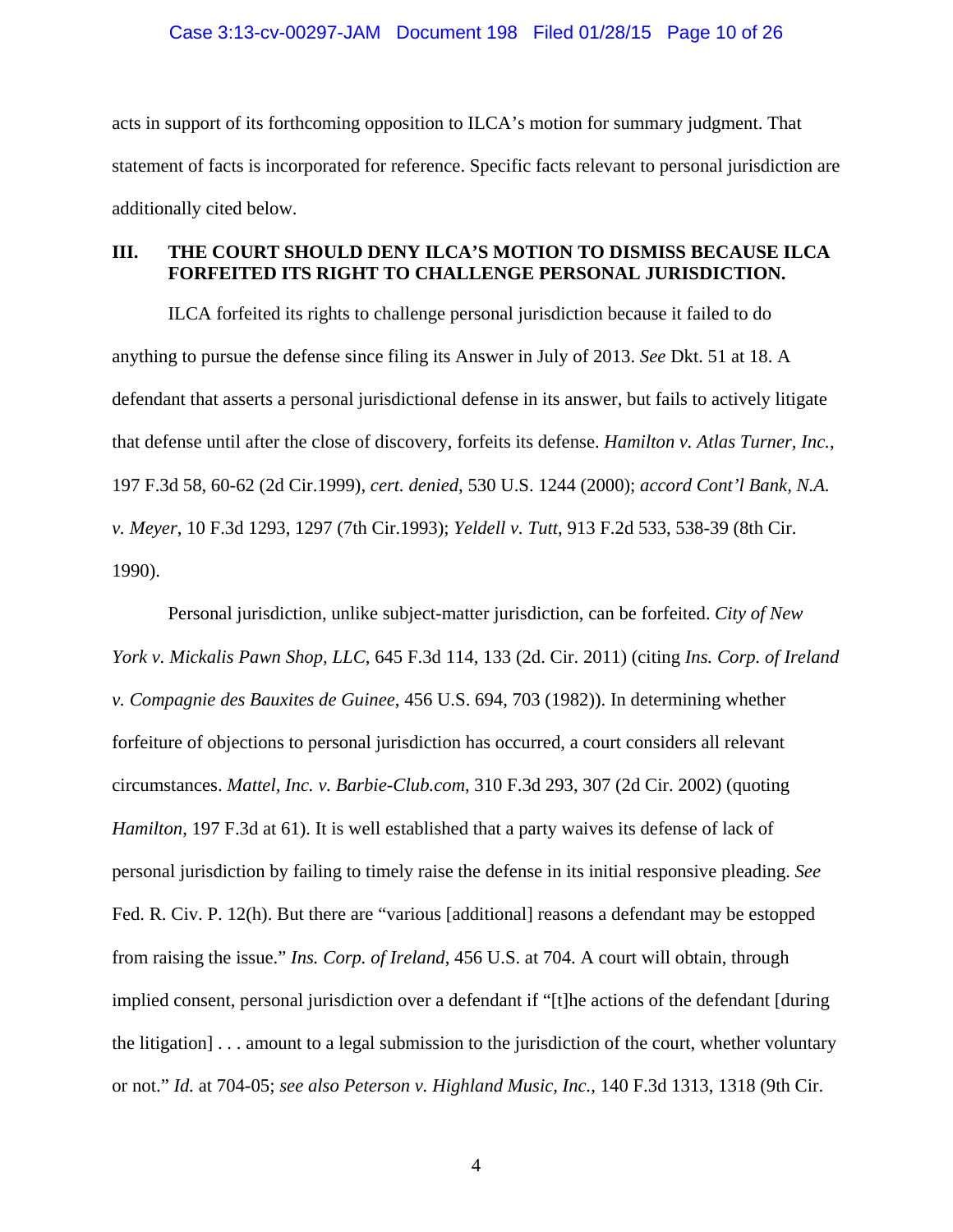#### Case 3:13-cv-00297-JAM Document 198 Filed 01/28/15 Page 11 of 26

1998) ("Most defenses, including the defense of lack of personal jurisdiction, may be waived as a result of the course of conduct pursued by a party during litigation."), *cert. denied*, 525 U.S. 983 (1998); *see also Rice v. Nova Biomed. Corp.*, 38 F.3d 909, 914-15 (7th Cir.1994), *cert. denied*, 514 U.S. 1111 (1995); Peterson, 140 F.3d at 1318 (describing this strategy as "sandbagging").

In *Hamilton,* the Second Circuit held that a defendant forfeited its lack of personal jurisdiction defense when the defendant's answer asserted the court's lack of personal jurisdiction, but the defendant did not move to dismiss on those grounds until four years later. *See Hamilton*, 197 F.3d at 62. The court found that "[c]onsiderable pretrial activity," including discovery and settlement conferences, had occurred since the defendant filed its answer and that the defendant had "several clear opportunities" to make its motion earlier. *Id.* at 61-62.

 In *Continental Bank*, a decision positively cited by the Second Circuit in *Mickalis Pawn Shop*, the Seventh Circuit held that while the defendant literally complied with Rule 12(h), it waived its objection to personal jurisdiction because it participated in litigation on the merits for over two-and-a-half years without actively contesting personal jurisdiction. *Cont'l Bank*, 10 F.3d at 1297 ("While the defendants literally complied with Rule 12(h), they did not comply with the spirit of the rule, which is to expedite and simplify proceedings in the Federal Courts.") (internal citations and quotations omitted). The Court reasoned that the defendant's delay in urging this threshold issue manifests an intent to submit to the court's jurisdiction. *Id*.

 In the present case, ILCA could have asserted its defense on many occasions during the past two years, but failed to do so, manifesting its intent to submit to the Court's jurisdiction. ILCA sat on the sideline while Plaintiff engaged in substantial and lengthy motion practice with defendants Velum, Karaya, and ISAF concerning personal jurisdiction. In March 2014, after the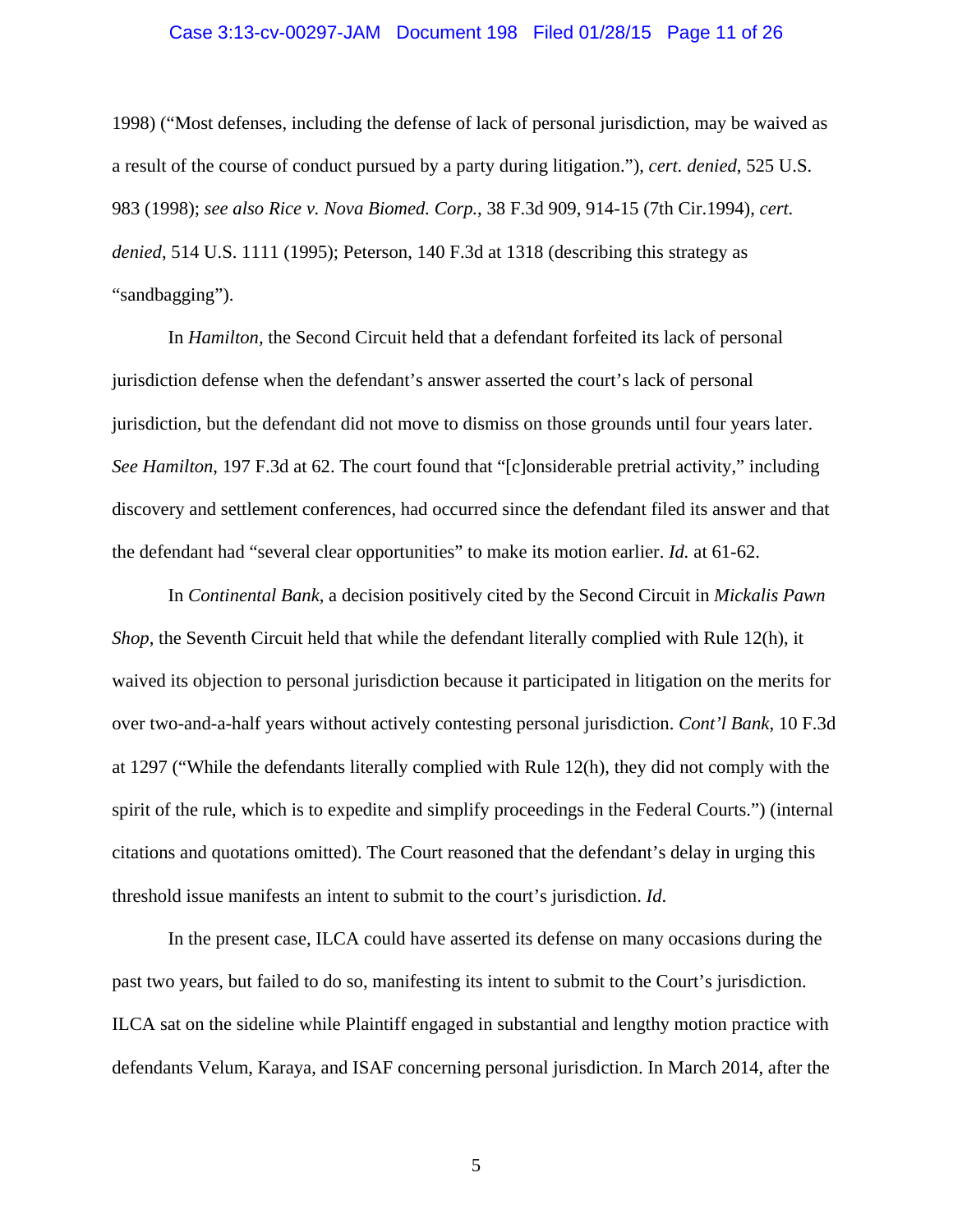#### Case 3:13-cv-00297-JAM Document 198 Filed 01/28/15 Page 12 of 26

Court dismissed those parties based on a lack of personal jurisdiction, ILCA failed to pursue its objection to jurisdiction. Instead, ILCA continued to participate in discovery. Counsel for ILCA attended five depositions and a two-day in-person mediation in June of 2014, and provided substantive responses to discovery requests.

In fact, ILCA represented to Plaintiff on at least five occasions that it did not intend to challenge personal jurisdiction. Pursuant to the Court's scheduling order the parties were required to submit quarterly joint status reports including an identification of any anticipated motions. *See* Dkt. 65, ¶ 18. Despite the fact that the parties submitted five such reports, ILCA failed to inform the Court (or Plaintiff) even once that it anticipated filing a motion on personal jurisdiction. *See* Dkts. 77, 95, 115, 135, 155.

 Moreover, if ILCA is permitted to pursue its personal jurisdiction defense at this late date, Plaintiff Bruce Kirby will be irreparably harmed. Although discovery in this matter confirms that personal jurisdiction is proper, Plaintiff is precluded from amending its complaint. Moreover, ILCA has played a central role in the infringement of Kirby's rights. ILCA's decision to repudiate its contractual relationship with Kirby, its interference with Kirby's rights under the Builder Agreements, and its infringement of Kirby's trademarks is material to Plaintiff's case. Mr. Kirby, who is in his mid-eighties, has been pursuing parties for nearly five years. He has invested substantial resources in this matter, and he should be entitled to pursue ILCA along with the LaserPerformance builders in the same action, especially given ILCA's failure to bring its jurisdictional motion until after the close of discovery.

## **IV. THE COURT HAS PERSONAL JURISDICTION OVER ILCA.**

#### **A. Legal Standard.**

When a defendant challenges personal jurisdiction in a motion to dismiss, the plaintiff bears the burden of proving that the court has jurisdiction over the defendant. *See Amerbelle*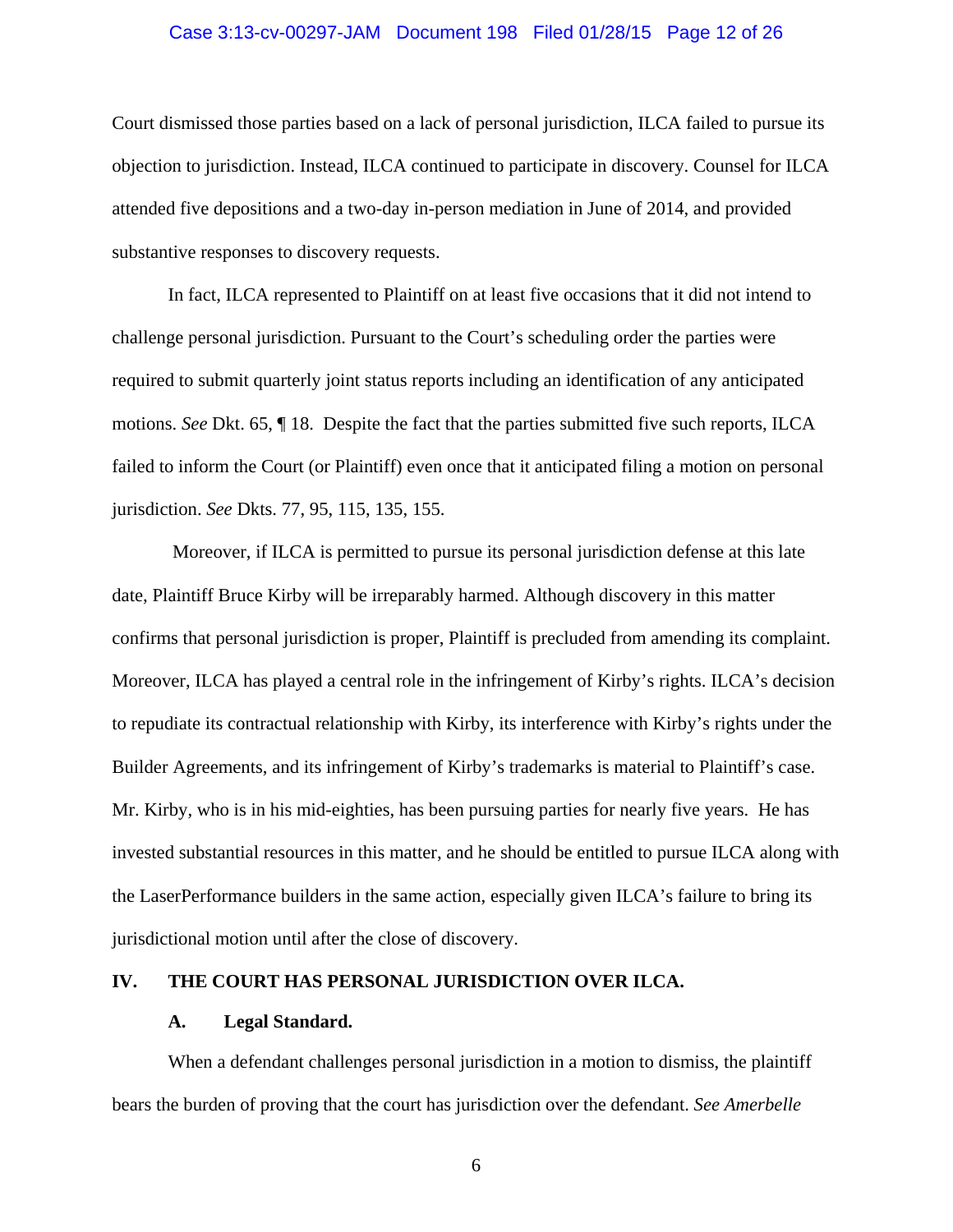## Case 3:13-cv-00297-JAM Document 198 Filed 01/28/15 Page 13 of 26

*Corp. v. Hommel*, 272 F. Supp. 2d 189, 192 (D. Conn. 2003). When considering a motion to dismiss, the court construes the pleadings and affidavits in the light most favorable to the plaintiff and resolves all doubts in the plaintiff's favor. *Whitaker v. American Telecasting, Inc.*, 261 F.3d 196, 208 (2d Cir. 2001); *Robinson v. Overseas Military Sales Corp*., 21 F.3d 502, 507 (2d Cir. 1994) (the court "construes jurisdictional allegations liberally and takes as true uncontroverted factual allegations") (internal citations omitted). A plaintiff can make this showing through his "own affidavits and supporting materials" (*Marine Midland Bank, N.A., v. Miller*, 664 F.2d 899, 904 (2d Cir. 1981)), containing "an averment of facts that, if credited . . . would suffice to establish jurisdiction over the defendant." *Metro. Life Ins. Co. v. Robertson-Ceco Corp.*, 84 F.3d 560, 567 (2d Cir. 1996). ILCA's motion should be denied given these governing principles.

#### **B. Connecticut's Long Arm Statute Confers Jurisdiction Over ILCA.**

Connecticut has two long arm statutes: Conn. Gen. Stat. § 52-59b, conferring jurisdiction over individuals, partnerships, and voluntary associations, and Conn. Gen. Stat. § 33-929, conferring jurisdiction over foreign corporations. Conn. Gen. Stat. § 52-59b applies here because ILCA was a voluntary association at the time it committed infringing and tortious acts. § 52-59b provides in pertinent part:

(a) As to a cause of action arising from any of the acts enumerated in this section, a court may exercise personal jurisdiction over any nonresident individual . . .who in or through an agent:

(1) Transacts any business in the state;

(2) commits a tortious act within the state, except as to a cause of action for defamation of character arising from the act;

(3) commits a tortious act outside the state causing injury to person or property within the state . . . if such person or agent (A) regularly does or solicits business, or engages in any other persistent course of conduct, or derives substantial revenue from goods used or consumed or services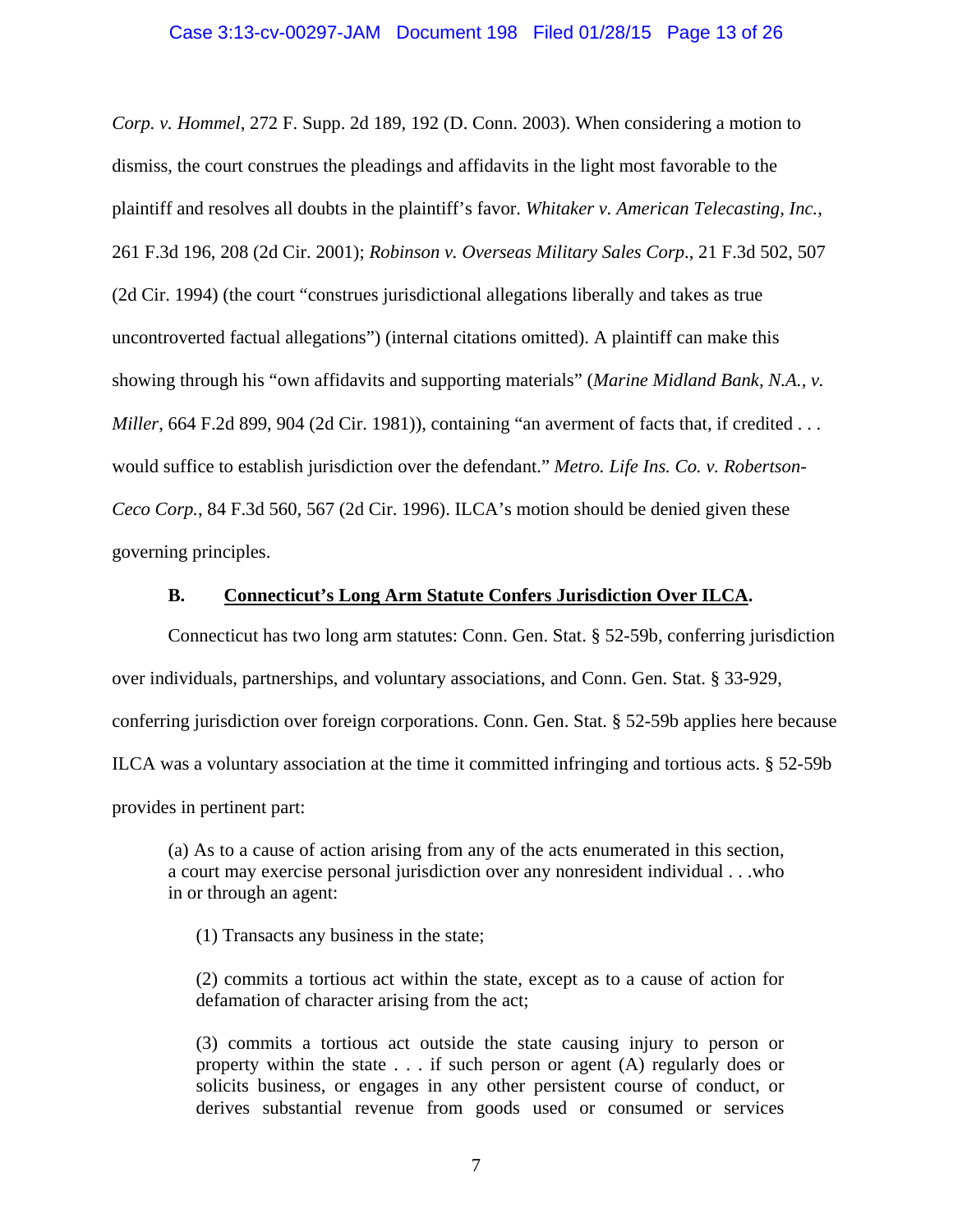## Case 3:13-cv-00297-JAM Document 198 Filed 01/28/15 Page 14 of 26

rendered, in the state, or (B) expects or should reasonably expect the act to have consequences in the state and derives substantial revenue from interstate or international commerce;

## 1. ILCA Transacts Business in Connecticut.

ILCA transacts business in Connecticut by selling plaques to LaserPerformance in Norwalk, Connecticut. *See generally* Ex. A. The sale of ILCA plaques, both and old and new, and the subsequent use in direct association with Kirby sailboats underpin all of Plaintiff's claims against ILCA. The ILCA Plaque is an essential element of the Kirby Sailboat because it informs the purchasing public, competitors, and the relevant governing bodies that a boat complies with ILCA's fundamental rule, namely that it is manufactured by a licensed builder in accordance with the ILCA's strict guidelines. Ex. B, at 31 (Class Rules, One Design, Part One); FA Compl. ¶ 72. As ILCA explained in a letter dated November 12, 2010 addressed to LaserPerformance's directors and sent by FedEx to its Norwalk, Connecticut address:



These requirements stem from a series of agreements executed between the relevant parties. Ex. D, Head Agreement; Ex. E, ISAF Agreement; Ex. F, 1992 Agreement; Ex. G, 2005 Agreement. ILCA is a party to the ISAF Agreement, the 1992 Agreement, and the 2005 Agreement. These requirements are enforced through builder agreements, two of which Kirby is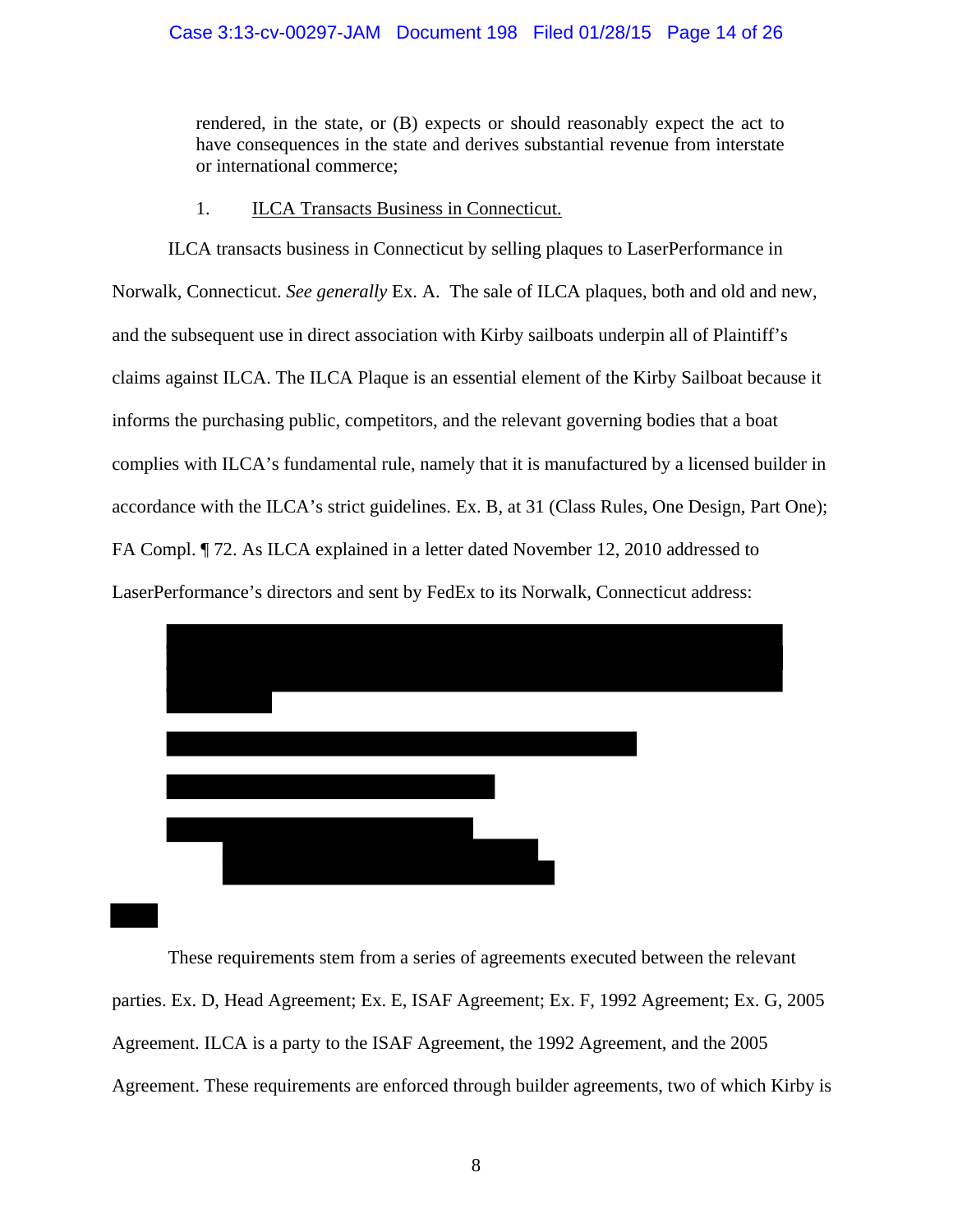#### Case 3:13-cv-00297-JAM Document 198 Filed 01/28/15 Page 15 of 26

asserting against LaserPerformance in this action. FA Compl. ¶ 23, 1983 Builder Agreement; 1989 Builder Agreement, FA Compl. ¶ 34.

An ILCA Plaque from a Kirby Sailboat being offered for sale in Connecticut is shown below:



FA Compl. ¶ 72.

ILCA began issuing plaques in 2013 without the Kirby trademark pursuant to an illegal rule change made by ILCA. FA Compl. ¶¶ 80-85. As discussed in detail below, ILCA's illegal rule change and ILCA's subsequent issuance of new plaques is a basis for Kirby's claims that ILCA tortiously interfered with Kirby's contractual rights under the Builder Agreements.

ILCA's sale of plaques to builders satisfies the first prong of the long arm statute. First, ILCA sells the plaques to LaserPerformance's headquarters in Norwalk, Connecticut. The LaserPerformance group consists of companies all over the world. This group is run from LaserPerformance's headquarters in Norwalk, CT. Norwalk is also the home of Dory Ventures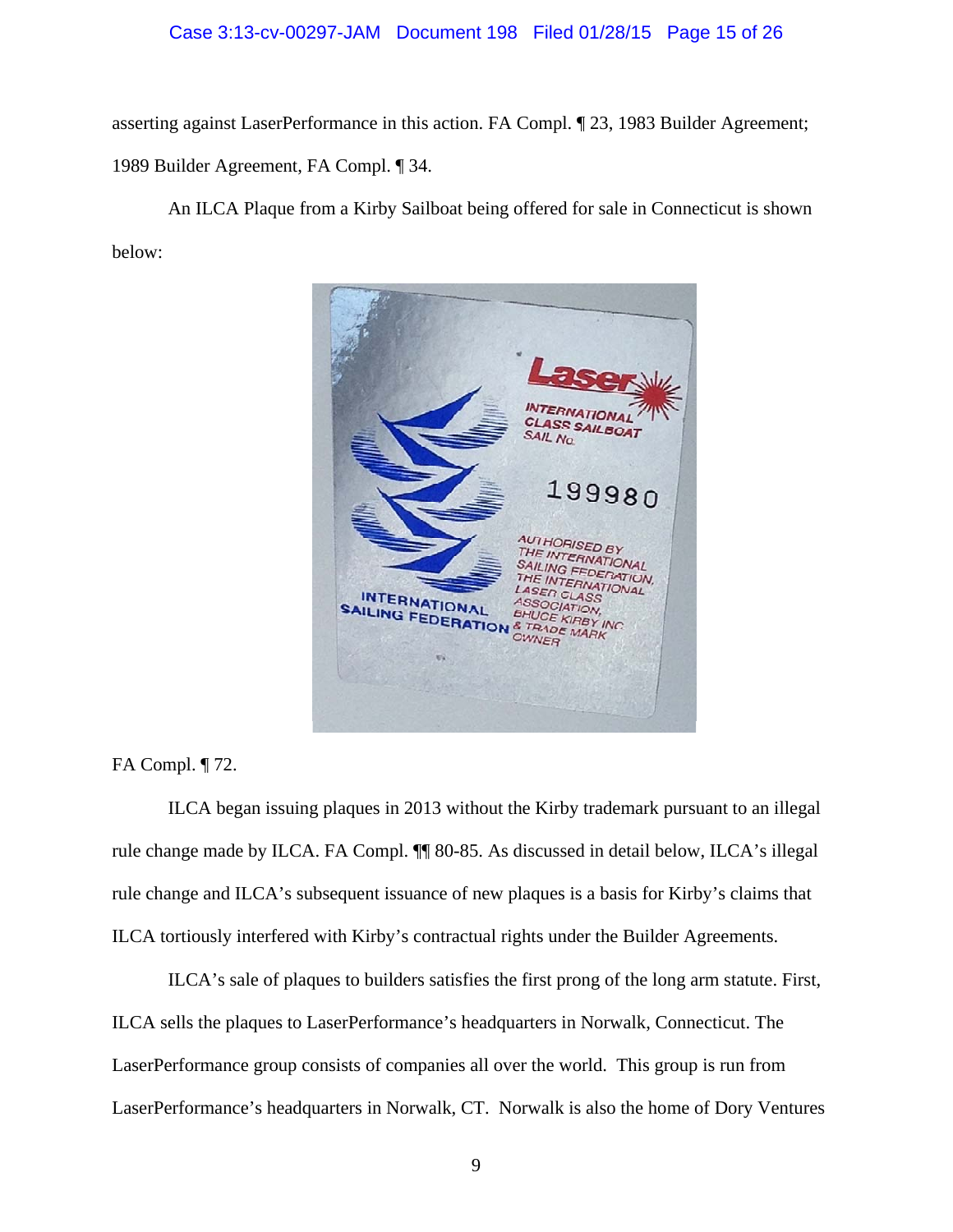#### Case 3:13-cv-00297-JAM Document 198 Filed 01/28/15 Page 16 of 26

LLC, Farzad Rastegar's consulting company that provides nearly all executive services to the companies of the LaserPerformance Group.

 ILCA's correspondence regarding the unauthorized sales of plaques is through LaserPerformance's headquarters in Norwalk, Connecticut. Examples of such correspondence are provided in Exhibit A. The Connecticut office sends requests to purchase plaques to ILCA through emails with the following standard signature:

> **LaserPerformance Group**  25 Van Zant Street Norwalk, CT 06855

*Id*.

ILCA decides whether to accept the purchase order sent from the Connecticut address, and all subsequent correspondence regarding the order is made through the Connecticut office. *Id.* If ILCA accepts the request, LaserPerformance's Connecticut office instructs transfer of payment to ILCA. *Id*. As a result of this purposeful and specific conduct directed toward and in Connecticut, ILCA has availed itself of the privilege of conducting business in this state and is therefore subject to personal jurisdiction in our courts.

After the infringing plaques are sold to LaserPerformance's headquarters in Norwalk, Connecticut, they are transferred to Rhode Island and affixed to Kirby boats, a substantial number of which are sold in Connecticut with the infringing plaques. There are at least three Kirby Sailboat dealers in Connecticut that sell and have sold Kirby Sailboats having ILCA Plaques. Dkt. 72-3, Laser Performance Dealer Locator. During at least the past ten years, these, and other dealers, have continuously marketed and sold plaqued Kirby Sailboats in Connecticut. ILCA receives a royalty for each plaqued Kirby Sailboat sold in Connecticut. Exs. E-G. The ILCA plaque confirms that a boat is manufactured in accordance with the Kirby sailboat design through a compliance program promulgated and administered by ILCA. ILCA's endorsement of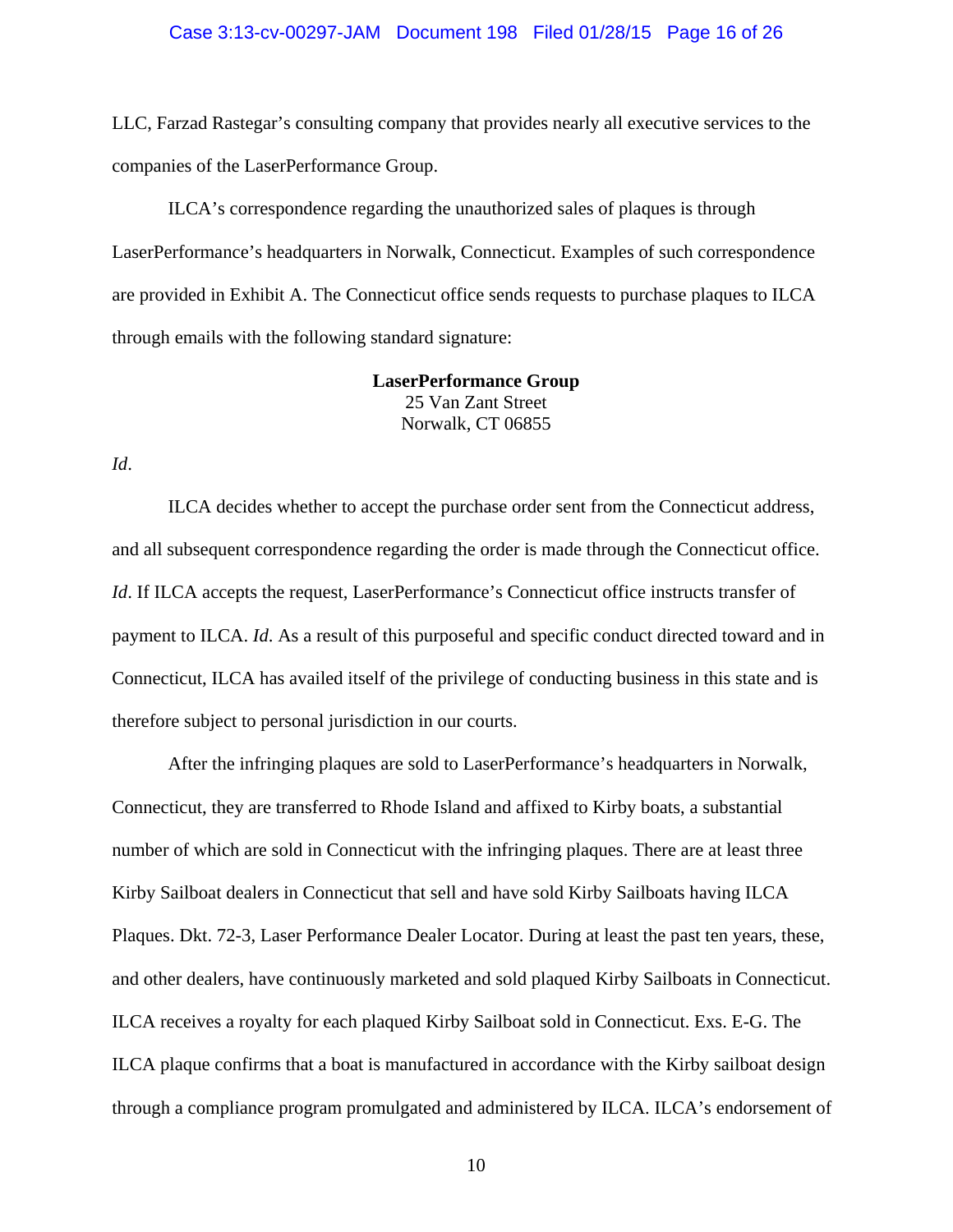#### Case 3:13-cv-00297-JAM Document 198 Filed 01/28/15 Page 17 of 26

the boat adds substantial commercial value and allows LaserPerformance to charge a premium over unendorsed boats because ILCA's endorsement is a prerequisite for participation in class events. Defending a lawsuit in Connecticut should come as no surprise to ILCA given its active role in endorsing and regulating Kirby sailboats sold and raced in Connecticut.

In addition, ILCA has a long contractual relationship with Bruce Kirby, the inventor of the Kirby Sailboat and a longtime resident of Rowayton, Connecticut. Mr. Kirby designed the sailboat in Connecticut in the 1970s, and it has been sold in Connecticut ever since. Under the 1983 Head Agreement, Kirby is responsible for issuing and assigning hull numbers. Ex. D, ¶ 8.1. Kirby designated ILCA as its agent to issue and assign such numbers. Ex. F, Recital E.

In addition to contracting with a Connecticut resident, ILCA transacts business in Connecticut by operating two interactive websites publically accessible to Connecticut residents via www.laserinternational.org and www.laser.org, through which ILCA publishes information regarding races in Connecticut among other things. ILCA's website, for example, markets and reports on ILCA sailing events that are held in Connecticut. ILCA appoints a person to attend these races to ensure that the boats comply with the Laser design specification. *See* Ex. B, ILCA By-Law 4: District Measures.

Courts in this District have consistently held that operation of an interactive website, by itself, is sufficient basis to confer personal jurisdiction over a defendant. *See e.g., Lis v. Del Vecchio*, No. 3:11CV01057 (AWT), 2012 WL 3309384, at \*2-3 (August 13, 2012 D. Conn.) (holding that operation of a website in Nevada from which Connecticut residents could query hotel availability in Nevada and purchases tickets to a night club in Nevada was sufficient to confer personal jurisdiction in a trademark infringement action) (citing *Indiaweekly.com, LLC. v. Netaflix.com,* Civil Action No. 3:07–cv–194 (VLB), 2008 WL 687268, at \*2 (D. Conn. Mar. 10,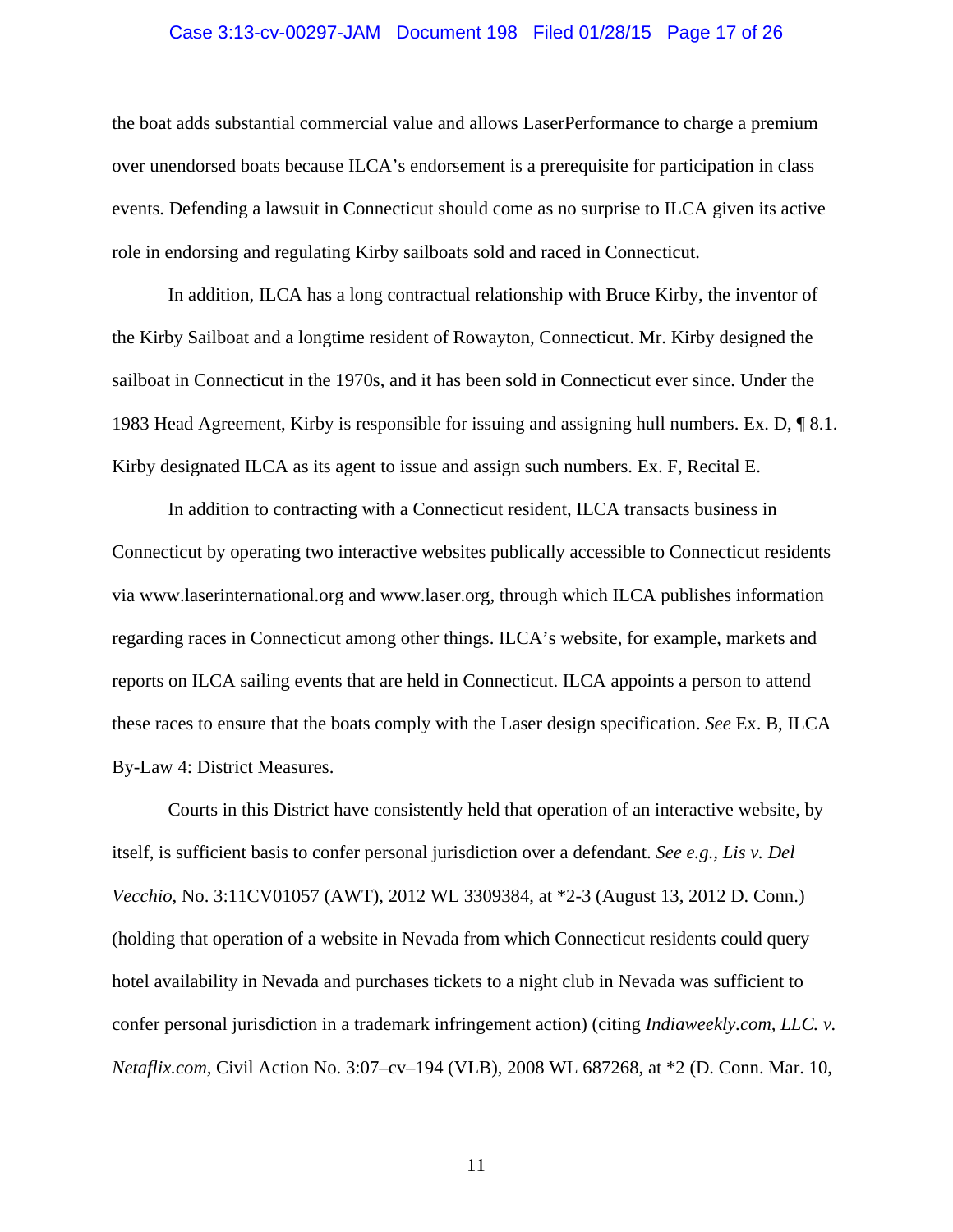#### Case 3:13-cv-00297-JAM Document 198 Filed 01/28/15 Page 18 of 26

2008)); *see also Mashantucket Pequot Tribe v. Redican*, 309 F. Supp. 2d 309, 317 (D. Conn. 2004) (quoting *National Football League v. Miller*, 2000 WL 335566 (S.D.N.Y. Mar. 30, 2000) ("[O]ne . . . who uses a website to make sales to customers in a distant state can thereby become subject to the jurisdiction of that state's courts.")); *Inset Sys., Inc. v. Instruction Set Inc.*, 937 F. Supp. 161, 163-65 (D. Conn. 1996) (holding advertising via internet web site is solicitation of sufficient repetitive nature to confer personal jurisdiction).

## 2. ILCA Has Committed Tortious Acts in Connecticut.

ILCA's issuance of plaques for boats sold in Connecticut also satisfies the second prong of the Connecticut long arm statute because it constitutes tortious conduct in Connecticut. Specifically, Kirby alleges that ILCA's issuance of the plaques constitutes trademark counterfeiting (Count I), trademark infringement and false designation of origin (Count II), unfair trade practices (Count III), misappropriation of rights of publicity (Count IV), and tortious interference with contractual rights (Count VII).<sup>3</sup> These claims have been recognized as constituting a tortious act within the meaning of the Connecticut long arm statute. *Forschner Group, Inc. v. New Trends, Vrolixs J.-C.*, No. B–89–531(JAC), 1994 WL 708129, \*3 (D.Conn. Aug. 10, 1994) (citing *Whelen Engineering v. Tomar Electronics*, 672 F. Supp. 659, 663 (D. Conn. 1987)) ("There is no dispute that the advertisement constitutes trademark infringement in Connecticut, nor that trademark infringement constitutes a tortious act within the meaning of Connecticut's long-arm statute.").

ILCA's directors traveled to Norwalk, Connecticut for a two-day meeting with LaserPerformance principles Farzad Rastegar and Bill Crane. At the meeting, the parties conspired to rewrite the Laser rules—in violation of the Head Agreement and the ISAF Agreement—by eliminating the requirement that approved builders have a contract with Bruce

 $\overline{a}$ 

<sup>3</sup> Counts V and VI are not asserted against ILCA.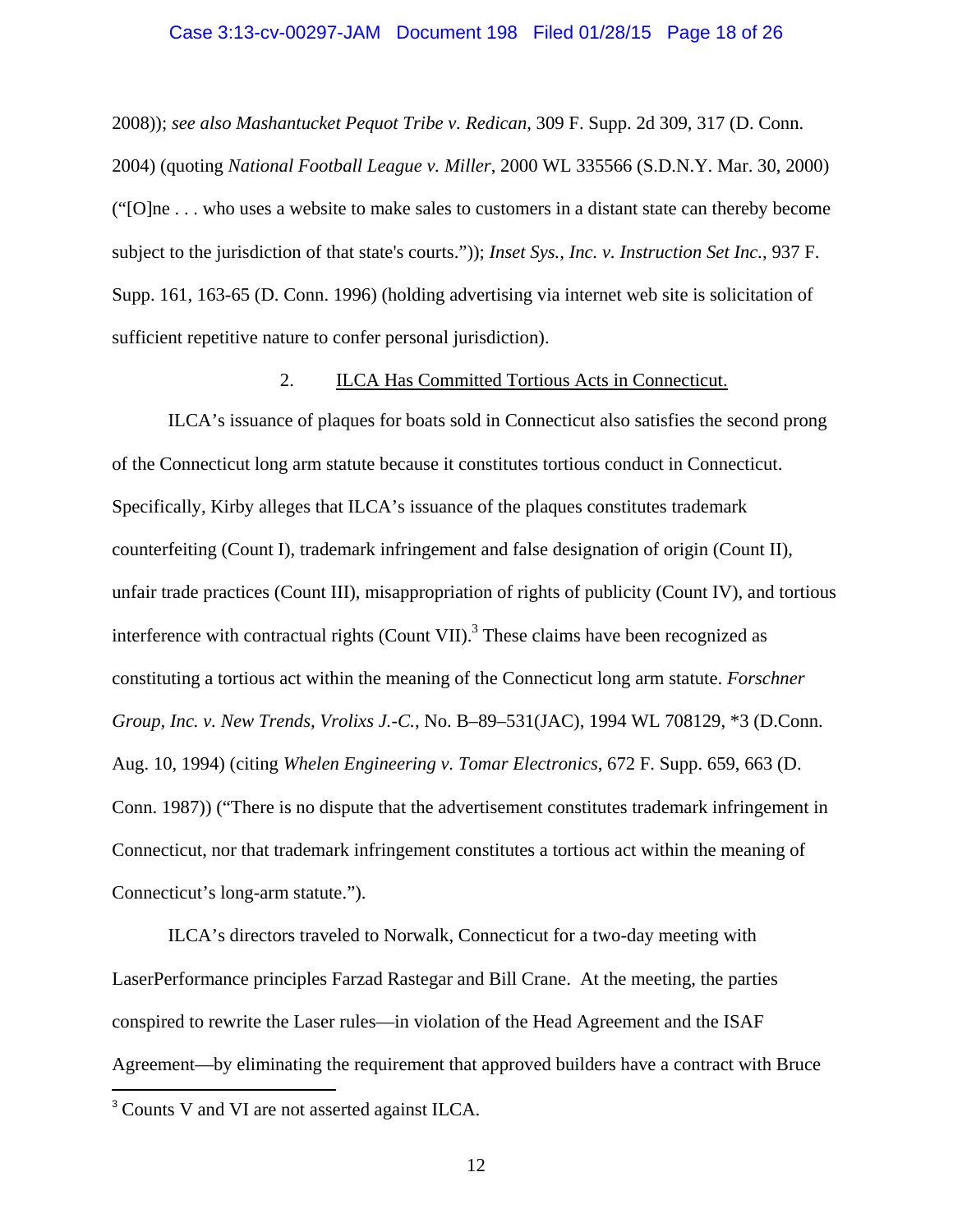## Case 3:13-cv-00297-JAM Document 198 Filed 01/28/15 Page 19 of 26

Kirby, violating Kirby's rights under the Head Agreement, the ISAF Agreement, the 2005

Agreement, the 1983 Builder Agreement, and the 1989 Builder Agreement. This tortious

conduct, including the illegal rule change, is a basis for Plaintiff's tortious interference claim

against ILCA. For example, Claim VII against ILCA alleges:

ILCA purports to have lawfully changed the ILCA rules to permit ILCA to appoint non-licensed builders of the Kirby Sailboat. ISAF purports to have lawfully sanctioned and approved the ILCA Rule Change. On information and belief, neither of these actions was lawfully executed, but they created a false impression in the sailing community that the unauthorized and counterfeit Kirby Sailboats are officially sanctioned, authentic, legitimate, and comply with the ISAF Agreement and the Construction Manual. As a result, the terminated builders have been able to continue to manufacture and sell unauthorized Kirby Sailboats, in violation of the termination provisions of the 1983 and 1989 Builder Agreements. Therefore, the actions of ISAF and ILCA induced Quarter Moon/QM Vanguard and PSE/LP Europe to default on the termination provisions of the 1983 and 1989 Builder Agreements.

FA Compl., ¶ 140.

|                                                                                                                                                                                         | The tortious activity occurred in |
|-----------------------------------------------------------------------------------------------------------------------------------------------------------------------------------------|-----------------------------------|
| $C = \begin{pmatrix} 1 & 1 & 1 \end{pmatrix}$ $A = \begin{pmatrix} 1 & 1 & 1 \end{pmatrix}$ $A = \begin{pmatrix} 1 & 1 & 1 \end{pmatrix}$ $A = \begin{pmatrix} 1 & 1 & 1 \end{pmatrix}$ |                                   |

Connecticut because that is where the ILCA and LaserPerformance agreed to the illegal rule change. Even if the Court finds the tortious activity occurred outside Connecticut—for example because the rule change became effective afterward—it still satisfies prong 3 of the long arm statute because it causes injury to Bruce Kirby, a resident of Connecticut, and ILCA derives substantial revenue from interstate or international commerce.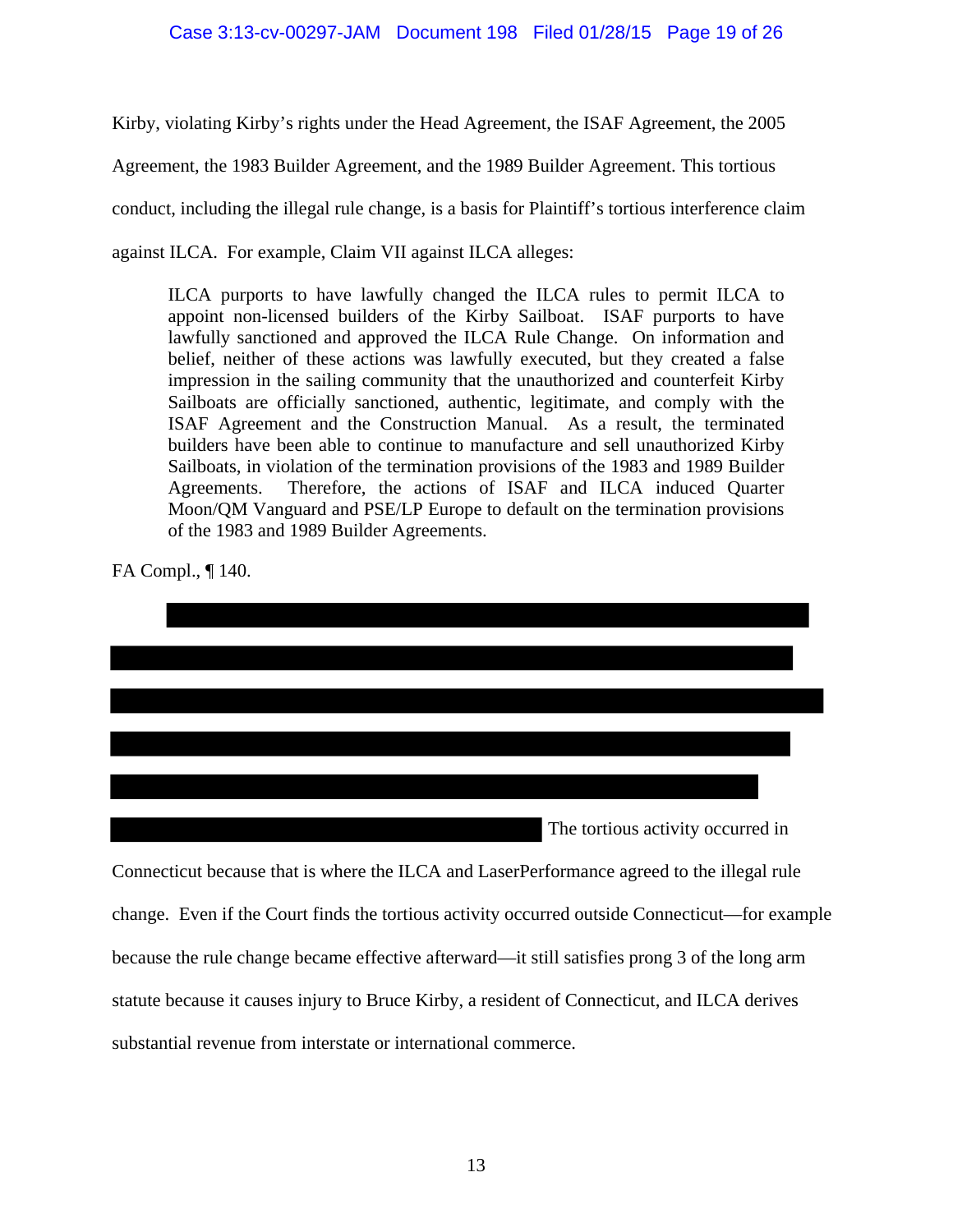## 3. Jurisdiction over ILCA Does Not Violate Due Process.

Jurisdiction over ILCA does not violate due process because ILCA purposefully availed itself of Connecticut courts' jurisdiction by intentionally selling plaques for Kirby Sailboats to a company based in Connecticut and knowing they would be sold through dealers in Connecticut. In addition, ILCA traveled to Connecticut and tortiously interfered with a Connecticut resident's contractual rights.

Due process requirements are satisfied when a nonresident defendant has minimum contacts with the state such that maintenance of the suit does not offend traditional notions of fair play and substantial justice. *Int'l Shoe Co. v. Washington*, 326 U.S. 310, 316 (1945). Specific jurisdiction exists where the suit arises from the defendant's contacts with the forum. *Helicopteros Nacionales de Colombia, S.A. v. Hall*, 466 U.S. 408, 414-16 & n. 8-9 (1984).

As is evident from the section analyzing Connecticut's long arm statute, ILCA has intentionally directed its activities at and in Connecticut. In fact, it is precisely these activities the issuance of plaques confirming the compliance of Kirby Sailboats sold to residents of the State of Connecticut and the illegal rule change—which form the basis of Kirby's claims against ILCA. *Ensign-Bickford Co. v. ICI Explosives USA Inc.*, 817 F. Supp. 1018, 1029 (D. Conn. 1993) (quoting *Asahi Metal Indus. Co. v. Sup. Ct. of Cal.*, 480 U.S. 102, 117 (1987)) ("as long as a participant in the process is aware that the final product is being marketed in the forum State, the possibility of a lawsuit there cannot come as a surprise"). Specific jurisdiction is satisfied.

## **V. KIRBY HAS ASSERTED CLAIMS AGAINST ILCA UPON WHICH THIS COURT CAN GRANT RELIEF.**

## **A. Legal Standard.**

On a motion to dismiss pursuant to Rule 12(b)(6), the court accepts all well-pleaded allegations in the complaint as true, drawing all reasonable inferences in the plaintiff's favor.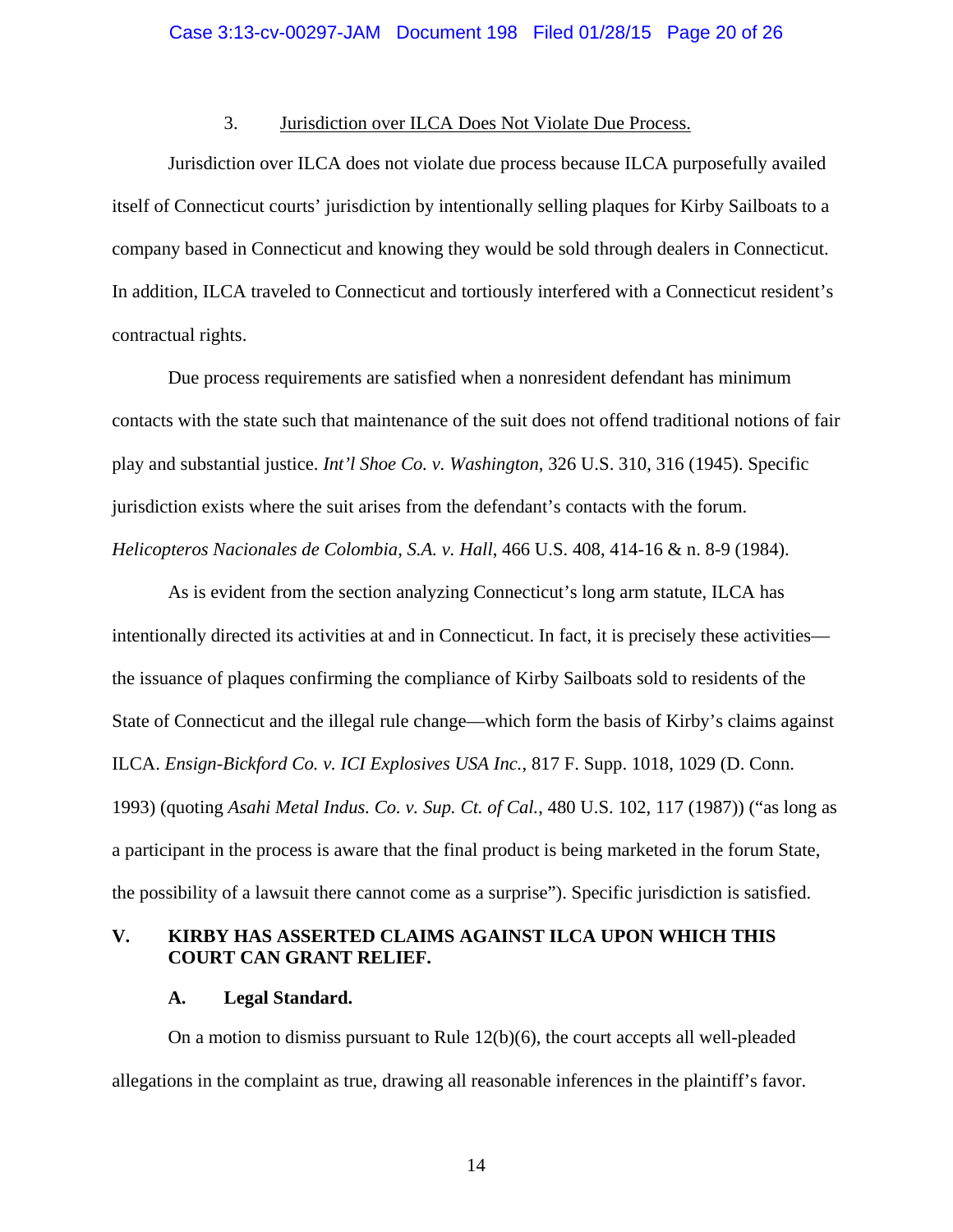*Tucker v. American Intern. Group, Inc.*, 745 F. Supp. 2d 53, 58 (D. Conn. 2010). In order to survive a motion to dismiss, a complaint must allege a plausible set of facts "sufficient to raise a right to relief above the speculative level." *Bell Atlantic Corp. v. Twombly*, 550 U.S. 544, 555 (2007); *see also Operating Local 649 Annuity Trust Fund v. Smith Barney Fund Management LLC*, 595 F. 3d 86, 91 (2d Cir. 2010). ILCA has filed a motion for summary judgment on essentially the same grounds as its motion to dismiss for failure to state a claim. *See* Dkt. 183. Plaintiff incorporates its forthcoming Opposition papers by reference.

#### **B. The Court Should Sustain Claims I-IV, VII Against ILCA.**

## 1. Claims I and II State Claims for Trademark Counterfeiting and Infringement.

 Kirby adequately alleges a claims for federal trademark counterfeiting and federal trademark infringement upon which this Court can grant relief. FA Compl. ¶¶ 86-94. ILCA's argument that Kirby failed to state a claim because ILCA stopped using the Kirby trademark is without merit. ILCA is liable to Kirby for its past infringement regardless of whether ILCA continues to infringe after this suit was initiated.

 ILCA alternatively argues that Kirby's claim fails because ILCA does not sell the boats, but merely distributes the plaques. Contrary to ILCA's assertion, ILCA's role is crucial to the sale of boats. ILCA sells the plaques to the builders and receives a royalty therefrom. ILCA inspects the builders' factories and tools to ensure they comply with the strict design guidelines. ILCA can withhold plaques from the builders to the extent they do not comply with the regulations. ILCA receives a royalty for each boat sold. Moreover, the plaque is an essential component of the boat, without which it cannot be used in any ILCA sanctioned event.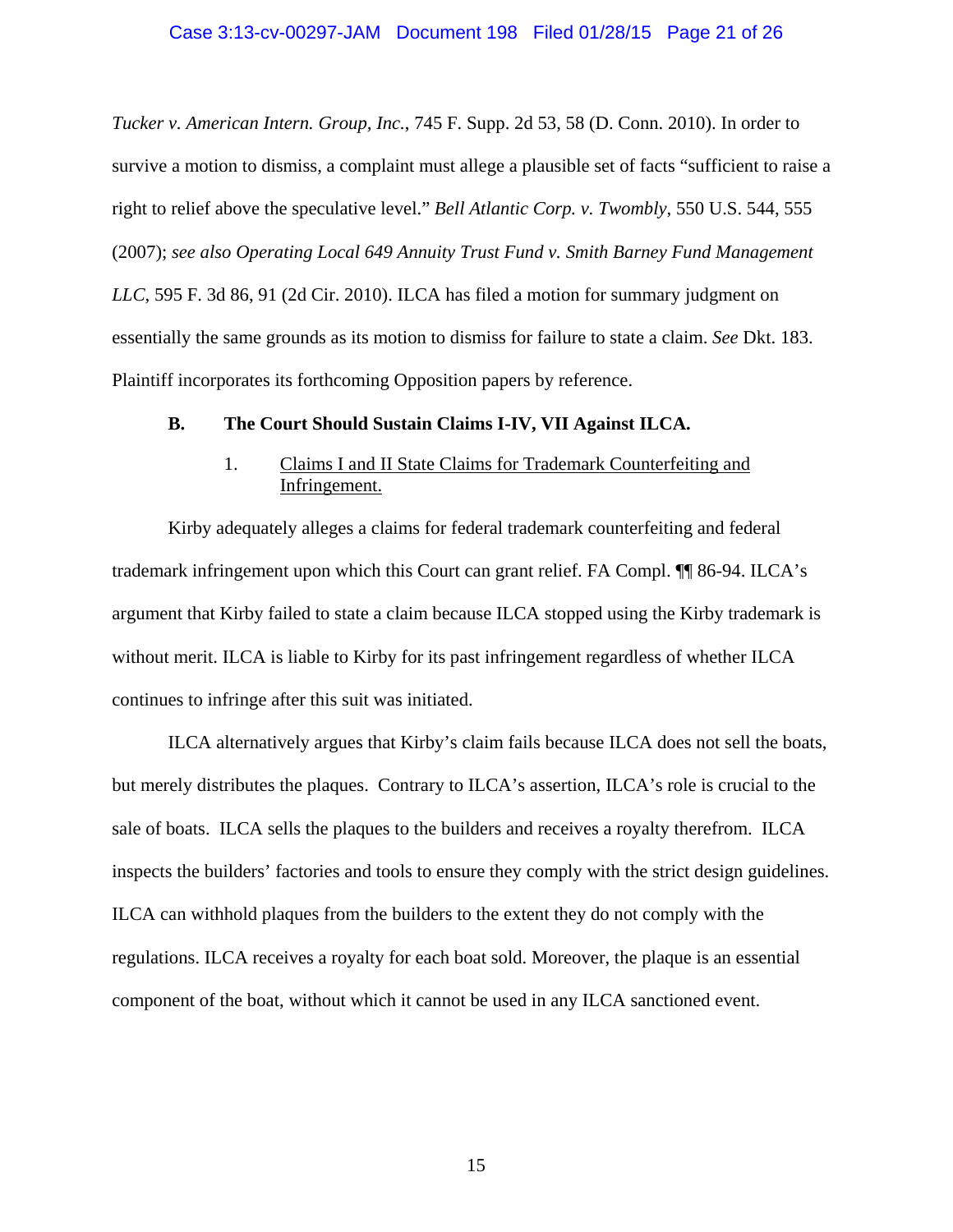## 2. Claim III States a CUTPA Claim Against ILCA.

 Claim III asserts a state unfair competition claim against ILCA upon which this Court can grant relief. ILCA's continued issuance of plaques to the terminated builders has and continues to tortiously interfere with Kirby's contractual relations with the terminated builders. On numerous occasions, Kirby demanded that ILCA stop issuing plaques to the terminated builders in violation of its post termination contractual rights. ILCA continued to issue plaques to the terminated builders, inducing the terminated builders to further violate their post termination covenants. FA Compl. ¶¶ 136-143. ILCA's tortious interference with the Kirby's contractual rights under the builder agreements is a violation of CUTPA. FA Compl. ¶¶ 108-110; *see Sportsmen's Boating Corporation v. Hensley*, 192 Conn. 747, 757 (1984) ("[I]t is difficult to conceive of a situation where tortious interference would be found but a CUTPA violation would not.").

 In addition, ILCA interfered with Kirby's contractual rights under the Builder Agreements by colluding with LaserPerformance to pass the illegal rule change that removed the requirement that builders be authorized by Kirby. FA Comp. ¶ 140. Prior versions of the class rules defined a builder as "a manufacturer that has a building agreement from Bruce Kirby or Bruce Kirby Inc. to build the Laser and has rights to use a Laser trademark and has been approved as a Laser Builder by each of the International Sailing Federation and the International Laser Class Association." Ex. B at 2, 2008 Laser Class Rules. In April of 2013, ILCA issued new Laser class rules, approved by ISAF, which removed the requirement that an authorized builder have an agreement with Kirby. Ex. K ("A Builder is a manufacturer that has the rights to use a Laser trademark, is manufacturing the hull, equipment, fittings, spars, sails and battens in strict adherence to the Construction Manual, and has been approved as a Laser Builder by each of the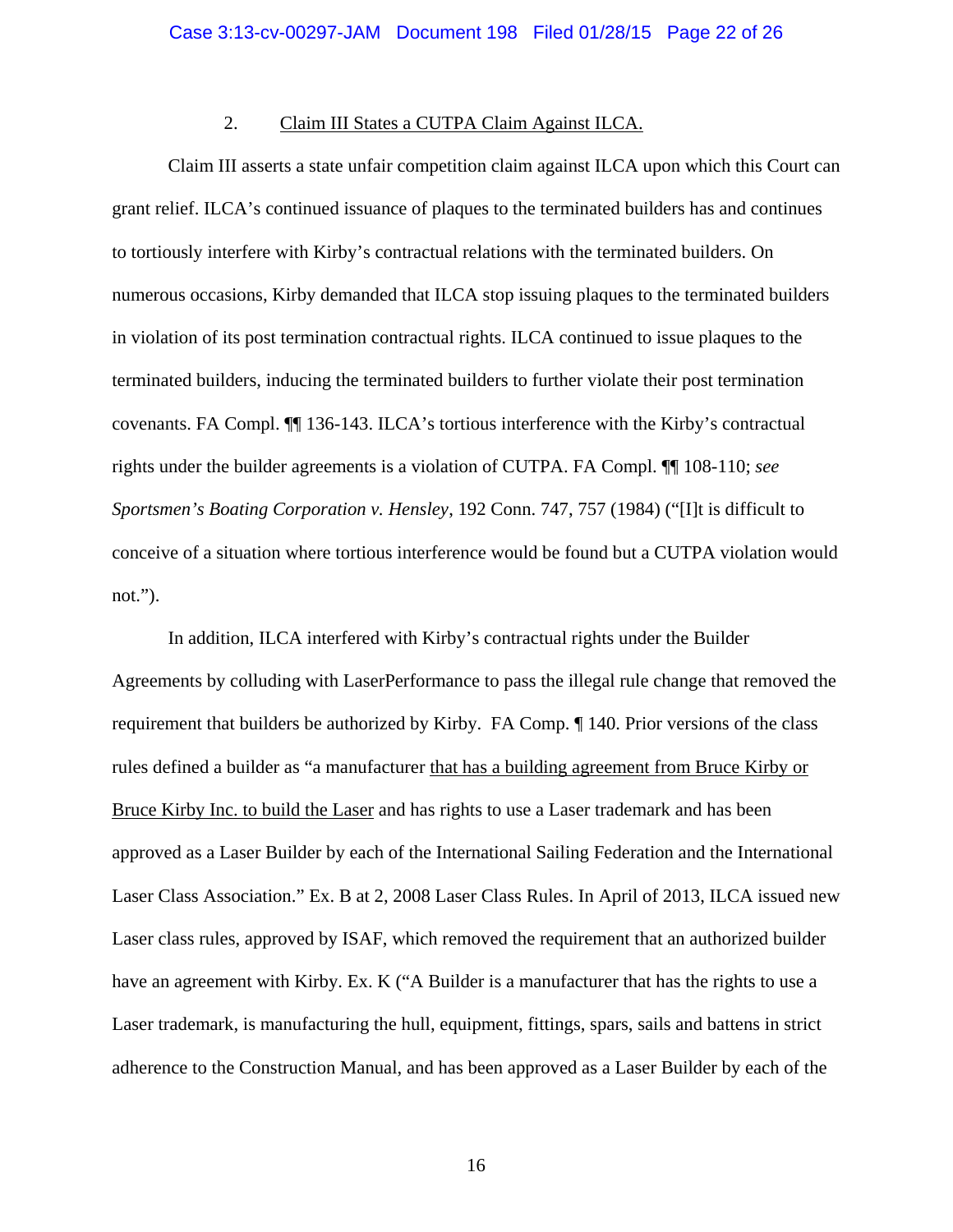#### Case 3:13-cv-00297-JAM Document 198 Filed 01/28/15 Page 23 of 26

International Sailing Federation and the International Laser Class Association."). ILCA made this rule change without the authorization of Kirby and in violation of the ISAF agreement to which ILCA is a party. Although Kirby has not asserted the ISAF Agreement in this matter, ILCA's willful violation of Kirby's rights under the ISAF agreement constitutes tortious interference with Kirby's contractual rights under the Builder Agreement. FA Compl. ¶ 140.

 In addition to tortious interference, ILCA's violations of Kirby's rights under the Lanham Act (Claims I and II) are also a CUTPA violation. *Conn. Cmty. Bank v. Bank of Greenwich*, 2007 WL 1306547 at \*3 (D. Conn. May 3, 2007) (citing *Suisman, Shapiro, Wool, Brennan, Gray, & Greenberg, P.C. v. Suisman*, 2006 WL 387289 (D. Conn. Feb. 15, 2006); *Timex Corp. v. Stoller*, 961 F. Supp. 374, 381 (D. Conn. 1997); *Nabisco Brands, Inc. v. Kaye,* 760 F. Supp. 25, 29 (D. Conn. 1991); *Dial Corp. v. Manghnani Investment Corp.*, 659 F. Supp. 1230, 1239 (D. Conn. 1987)).

## 3. Claim IV States a Misappropriation of Rights of Publicity Claim Against ILCA.

 Claim IV asserts a misappropriation of publicity rights claim against ILCA, a claim upon which this Court can grant relief based on ILCA's unauthorized use of Bruce Kirby's name on the plaques. FA Compl. ¶¶ 112-119. ILCA does not provide any legal justification to support its argument that the Court should dismiss Kirby's right of publicity claim as being duplicitous of Kirby's trademark infringement claim. The case law relied upon by ILCA is related to a claim for misappropriation of an idea and a claim for copyright infringement, and is unrelated to a claim for rights of publicity. ILCA's infringement of Kirby's trademark and their misappropriation of his publicity rights have separately violated Kirby's rights to his trademark and his rights to his personal name and public image. These actions properly give rise to two distinct causes of action. Moreover, similar to the claim for trademark infringement, ILCA is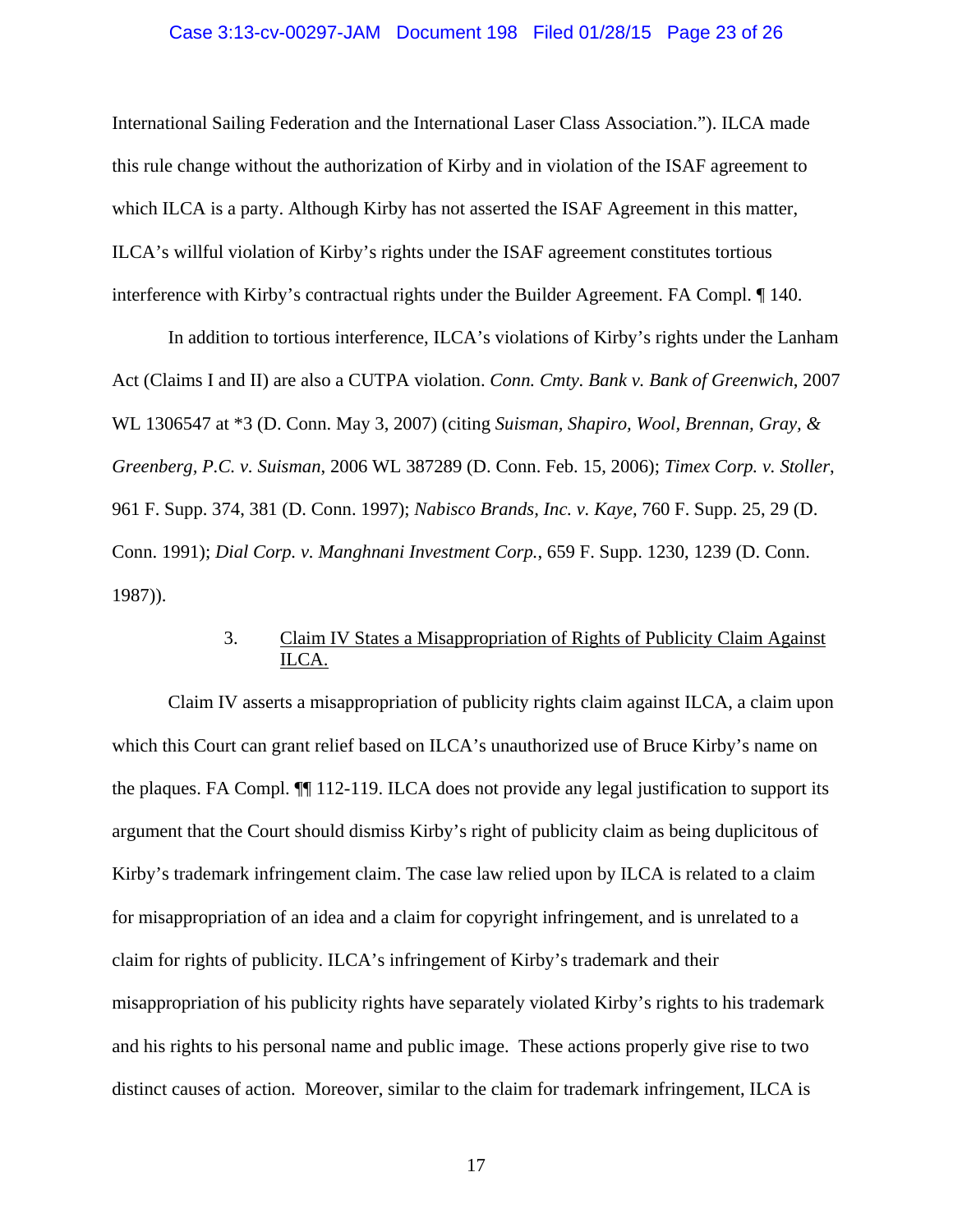#### Case 3:13-cv-00297-JAM Document 198 Filed 01/28/15 Page 24 of 26

liable to Kirby for its past misappropriation regardless of whether ILCA continues its misappropriation after Kirby filed suit. In any event, Kirby's complaint alleges that ILCA continues to issue the infringing plaques bearing Kirby's name. FA Comp. ¶ 87.

#### 4. Claim VII States a Claim for Tortious Interference Claim Against ILCA.

 Claim VII asserts a claim for tortious interference against ILCA, a claim upon which this Court can grant relief based on ILCA's continued issuance of plaques to the terminated builders. ILCA continues to issue plaques to the terminated builders. ILCA's issuance of the plaques facilitates the builders continued breach of the builder agreements. Without ILCA's actions, the builders could not continue to build and sell plaqued Kirby Sailboats in violation of the builder agreements. ILCA's argument that Kirby has failed to allege that ILCA's action was tortious fails to consider that ILCA had actual knowledge of the contractual rights between Kirby and the builders, that ILCA is inducing the continued breach of the builder agreements, that it misrepresented its actions in this regard to Kirby, and that it made the illegal rule change. ILCA's activity is unquestionably tortious. *See Blake v. Levy*, 191 Conn. 257, 261 (1983) ("tortious conduct may be satisfied by proof that the defendant was guilty of fraud, misrepresentation, intimidation or molestation . . . or that the defendant acted maliciously." Additional bases for ILCA's tortious interference are set forth above in regard to the CUTPA claim and are incorporated herein by reference.

 ILCA also neglects to recognize that the builder agreements include specific provisions under which the builders agreed to stop manufacturing Kirby Sailboats upon termination of the agreements for any reason. FA Compl. Ex. 4 ¶ 10.9; Ex. 8 ¶ 10.9. ILCA's continued issuance of plaques enables the builders to continue selling plaqued Kirby Sailboats in continued violation of the agreements.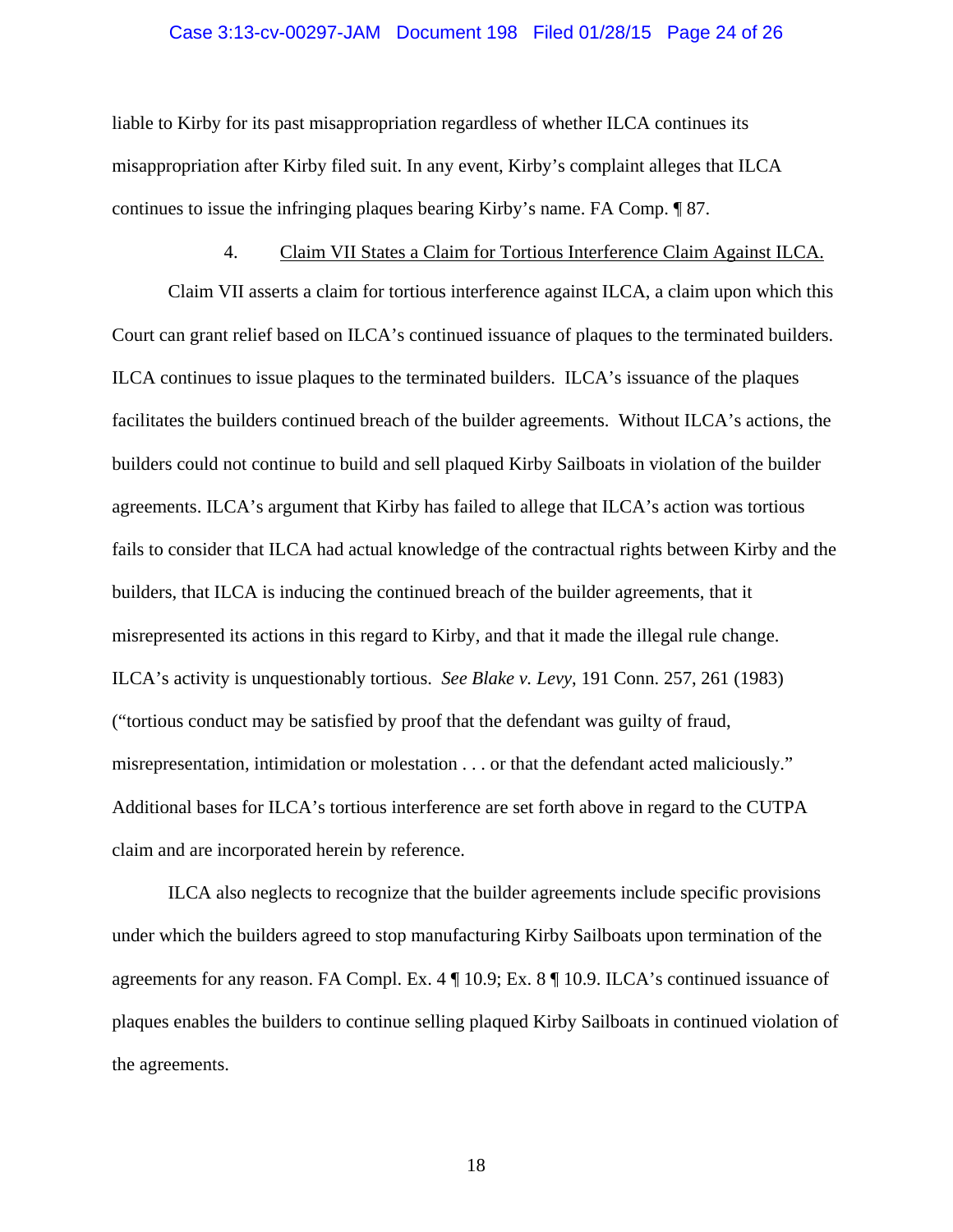## **VI. KIRBY'S CLAIMS SHOULD NOT BE DISMISSED WITH PREJUDICE.**

Although Kirby contends that it has sufficiently set forth claims against ILCA, Kirby respectfully requests that the Court allow it to amend its complaint if it is determined that Kirby did not sufficiently set forth one or more claims. Under the Federal Rules of Civil Procedure, leave to amend should be "freely give[n]  $\dots$  when justice so requires." Fed. R. Civ. P. 15(a)(2) (2013). District courts "ha[ve] broad discretion to decide whether to grant leave to amend." *Gurary v. Winehouse*, 235 F. 3d 792, 801 (2d Cir. 2000); *see also AEP Energy Services Gas Holding Co. v. Bank of Am.*, 626 F. 3d 699, 725 (2d. Cir. 2010) (rule in Second Circuit is to grant leave to amend in the absence of showing by nonmovant of prejudice or bad faith). The standard governing motions to amend is informed by a "strong preference for resolving disputes on the merits." *See Williams v. Citigroup Inc.*, 659 F. 3d 208, 212–13 (2d Cir. 2011) (*citing New York v. Green*, 420 F.3d 99, 104 (2d Cir. 2005)); *see also Pangburn v. Culbertson*, 200 F. 3d 65, 70 (2d Cir. 1999) (referring to the "relaxed standard" for motion to amend). "If the underlying facts or circumstances relied upon by a plaintiff may be a proper subject of relief, he ought to be afforded an opportunity to test his claims on the merits." *Foman v. Davis*, 371 U.S. 178 (1962).